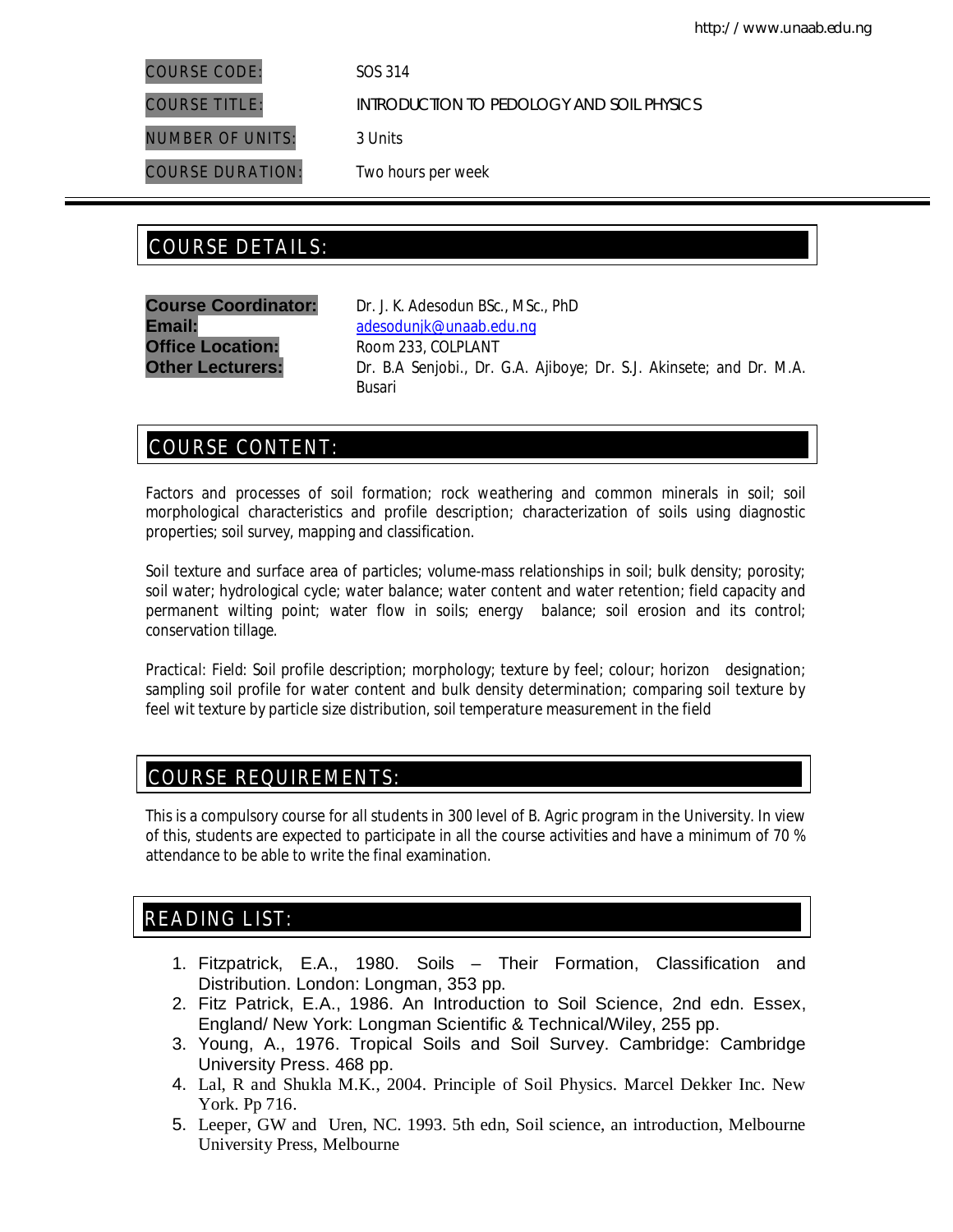# LECTURE NOTES

## **FACTORS OF SOIL FORMATION**

There are five soil forming factors:- parent material, topography, climate, biological activity, and time.

## **Parent material**

E

Parent material is the initial mineral substance that forms a soil. It is derived from the weathering of rocks and may reside at the site of its origin or be transported from somewhere else to its current location.

Material can be eroded from one place and transported to another where it becomes parent material for a soil at the new site.

Several forces can supply energy for the transportation of parent material: ice, wind, water, and gravity.

## *Ice*

Glacial deposits occur at the front and sides of advancing ice.

## *Wind*

Wind deposits two major types of material: eolian sands and loess.

Eolian sands are windblown deposits of material predominantly greater than 0.05 mm (0.05 to 2 mm) in diameter.

Loess, which is windblown silt-sized material (0.002 to 0.05 mm), once airborne, can travel several hundred kilometers before deposition. Windblown material tends to have sharp edges, a conchoidal shape, and surface etching.

## *Water*

An alluvial or stream-borne deposit occurs in floodplains, fans, and deltas.

## *Gravity*

Colluvium or hillslope sediments result from the force of gravity and runoff moving downslope.

## **Topography (relief)**

Topographic relief, or the slope and aspect of the land, has a strong influence on the distribution of soils on a landscape. Two aspects of topography that influences soil formation are the altitude and the slope.

Slope affects soil depth, water infiltration rate and runoff while altitude modifies the microclimate.

## **Climate**

Two aspects of climate that are important in the process of soil formation are rainfall and temperature. The total amount of rainfall as well as its intensity and distribution pattern affects the rate of soil development differently. Temperature affects the rate of biochemical and biophysical reactions taking place in the soil environment.

Climate also affects the type and amount of vegetation in a region.

## **Biological activity**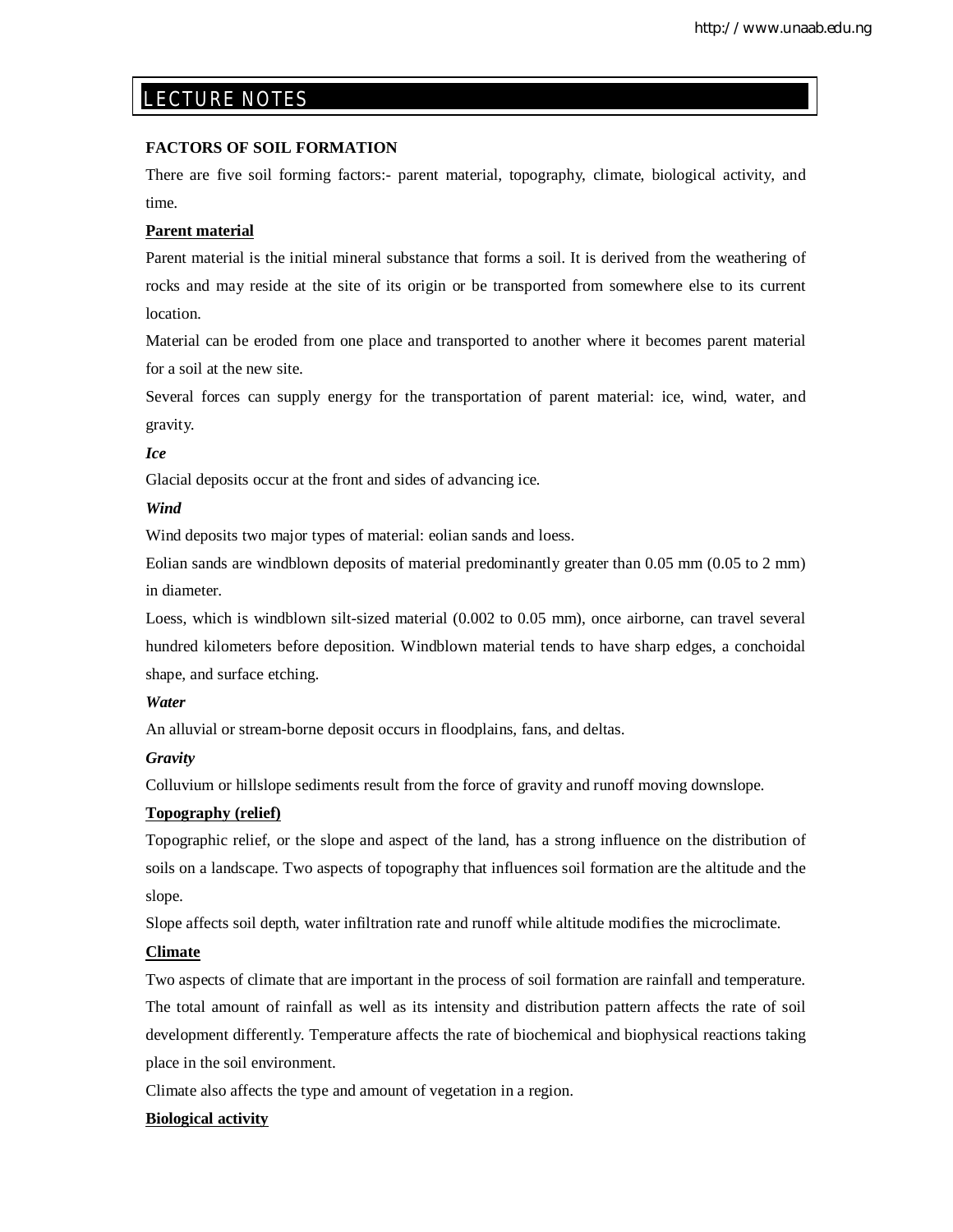Biological activity and climate are active forces in soil formation. Soil pedogenesis involves a variety of animals, plants, and microorganisms. Ants, earthworms, and burrowing animals, for example, mix more soil than do humans through plowing and construction

## **Time**

Soils develop over time. Soil formation is a dynamic process, where a steady state is slowly approached but only rarely reached.

## **WEATHERING**

Weathering is the physical and chemical processes by which rocks and minerals are disintegrated, decomposed, and re-synthesized into new compounds. Weathering encompasses both physical and biogeochemical processes, which generally occur simultaneously.

## **PHYSICAL WEATHERING**

Physical weathering is the mechanical disintegration of rocks and minerals into smaller sizes. Some of the several mechanisms that work to break apart rocks include: temperature, water, ice, glaciers, erosion, wind, plants and animals.

#### *Temperature*

Seasonal and even day-to-night temperature changes cause the outer surface to separate and peel off.

## *Water*

The force of raindrops beating down on soft rocks, and the scouring effect of suspended material in water flowing over rocks can wear the rocks away with time.

### *Ice*

Water can infiltrate the cracks and pores of rocks and freeze. As the ice expands and thaws, the rocks break up.

#### *Glaciers*

Glaciers weather rocks in several ways. The weight of a glacier can crush rocks. As it moves over an area, a glacier can grind and pulverize rocks. As it recedes, the pressure release can cause rocks to expand and crack.

#### *Erosion*

Erosion causes pressure-release related weathering.

## *Wind*

Wind suspends fine particles. As the particles are pushed and bounced over one another, they abrade the rock surfaces over which they pass, slowly wearing the rocks down.

## *Plants and Animals*

The expansion and decomposition of roots growing in soil can alter the density and coherence of particles. The digging and burrowing of animals can have the same effect.

#### **CHEMICAL WEATHERING**

The process of chemical weathering changes the atomic makeup of a mineral.

Mechanisms of chemical weathering includes:-

Solution.....CaCl<sub>2</sub> + H<sub>2</sub>O  $\rightarrow$  Ca<sup>2+</sup> + 2Cl<sup>-</sup> + H<sub>2</sub>O

Hydration.....2Fe<sub>2</sub>O<sub>3</sub> + 3H<sub>2</sub>O  $\rightarrow$  2Fe<sub>2</sub>O<sub>3</sub>.H<sub>2</sub>O

 $Hydrolysis.....KAlSi<sub>3</sub>O<sub>8</sub> + H<sub>2</sub>O \rightarrow HAlSi<sub>3</sub>O<sub>8</sub> + KOH$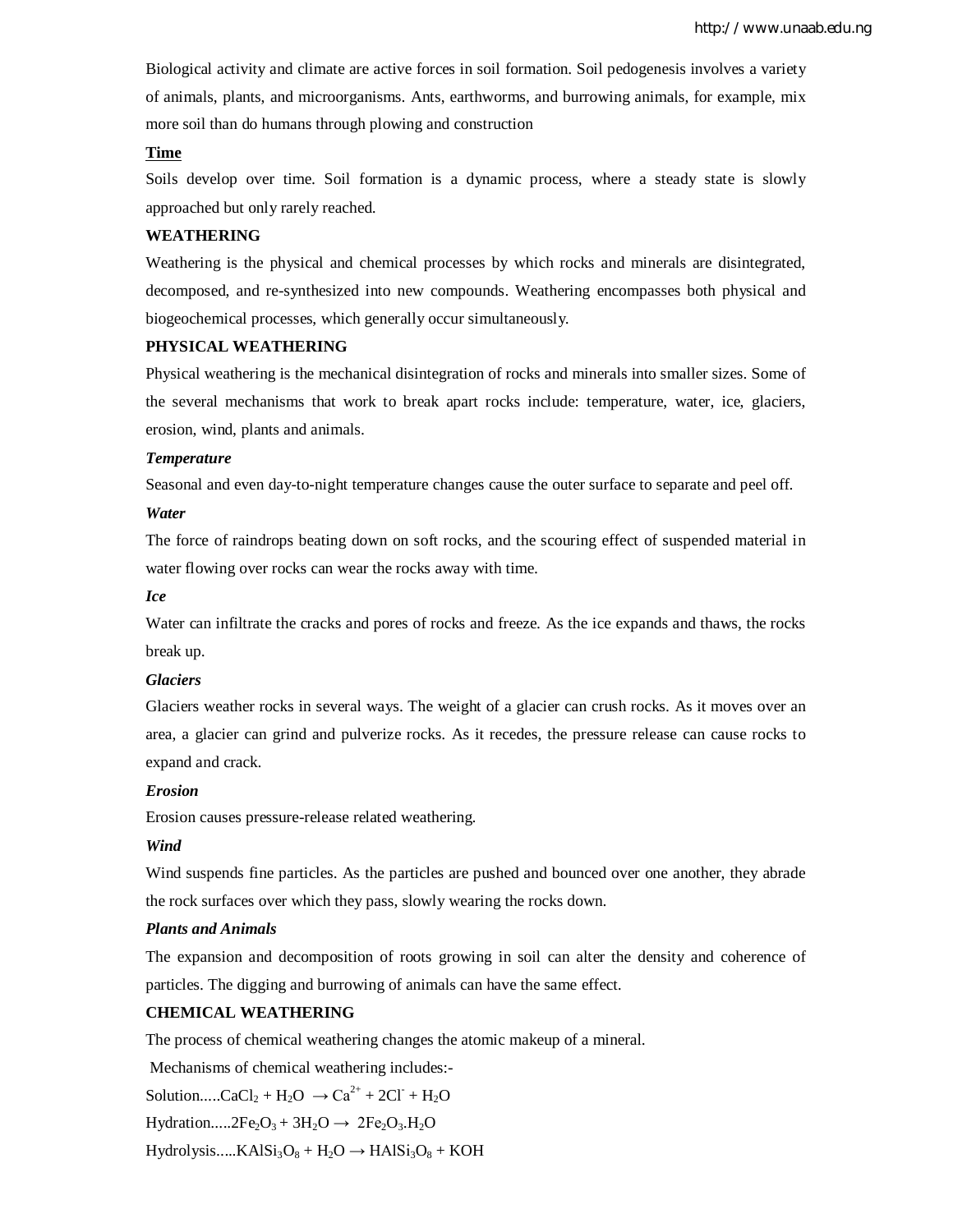Carbonation.....CaCO<sub>3</sub> + H<sub>2</sub>O  $\leftrightarrow$  HCO<sub>3</sub><sup>-</sup> + Ca<sup>2+</sup> + H<sup>+</sup>

Oxidation/reduction.....4FeO + O2  $\leftrightarrow$  2Fe<sub>2</sub>O<sub>3</sub>

## **COMMON MINERALS IN SOILS**

Soil minerals are also referred to as either *primary* or *secondary* minerals. They are usually derived from igneous or metamorphic rocks, but they can be inherited from sedimentary rocks as well.

Although different classification schemes could be used, mineralogists have classified soil minerals based on the dominant anion or anionic group. The classes include: (1) native elements, (2) sulphides, (3) sulphosalts, (4) oxides and hydroxides, (5) halides, (6) carbonates, (7) nitrates, (8) borates, (9) phosphates, (10) sulphates, (11) tungstates, and (12) silicates

The native elements, sulphosalts, nitrates, borates, and tungstates occur rarely in soil.

## **1. Halide, Sulphate, and Carbonate Minerals**

The major soil minerals of this group are halite (NaCl), gypsum ( $CaSO_4\text{-}2H_2O$ ), calcite (CaCO<sub>3</sub>), and dolomite  $[\text{CaMg(CO<sub>3</sub>)<sub>2</sub>].$  This group is characterized by minerals with relatively simple structures. The other minerals in this group have similar structures with cations such as  $Ca^{2+}$ ,  $Mg^{2+}$ , or  $Fe^{2+}$ alternating with anions such as  $S_2^2$ ,  $SO_4^2$ , or  $CO_3^2$ . The bonds between the cations and anions are predominantly ionic.

The minerals are highly soluble, easily leached and are therefore lost early during the weathering process. They are only present in appreciable quantities only in young soils or under arid conditions

## **2. Sulphides**

Pyrite,  $FeS<sub>2</sub>$ , the most common mineral in this group, does not occur extensively in soils, but when it is present it causes some unique problems. Pyrite often occurs in close association with coal. Pyrite is unstable under oxidizing conditions. Pyritic oxidizes in when waterlogged soils are drained or when mining leaves pyritic material on the surface to jarosite,  $KFe<sub>3</sub>(SO<sub>4</sub>)<sub>2</sub>(OH)<sub>6</sub>$ , and gypsum and sulfuric acid, H<sub>2</sub>SO<sub>4</sub> causing high soil acidity. Soils affected by pyrite are referred to as acid-sulphate soils.

## **3. Oxides, Hydroxides and Oxy-hydroxides**

Primary minerals break down during weathering and release cations and anions that recombine to form other more stable minerals. Several elements, in particular Al, Fe, and Mn, form oxide, hydroxide, or oxy-hydroxide minerals that are stable in the soil weathering environment.

## *a. Aluminum*

Gibbsite,  $[A(OH)<sub>3</sub>]$  is the most common Al hydroxide mineral in soils. It is generally associated with the latter stages of weathering when leaching of silica has progressed to the point that phyllosilicate minerals no longer form. Gibbsite is common Oxisols, Andisols and weathering interface between igneous rock and saprolite.

#### *b. Iron*

Iron oxide minerals form from Fe released from primary minerals. Iron oxides are strong pigments and small amounts of these minerals account for most of the brown and red colors of soils. Goethite (FeOOH) is the most common mineral of this group and accounts for the brownish to yellowish color of many soils, while hematite  $(Fe<sub>2</sub>O<sub>3</sub>)$  is responsible for the red color of many soils. Large amounts of these two minerals occur in association with gibbsite and kaolinite in highly weathered soils

*c. Manganese*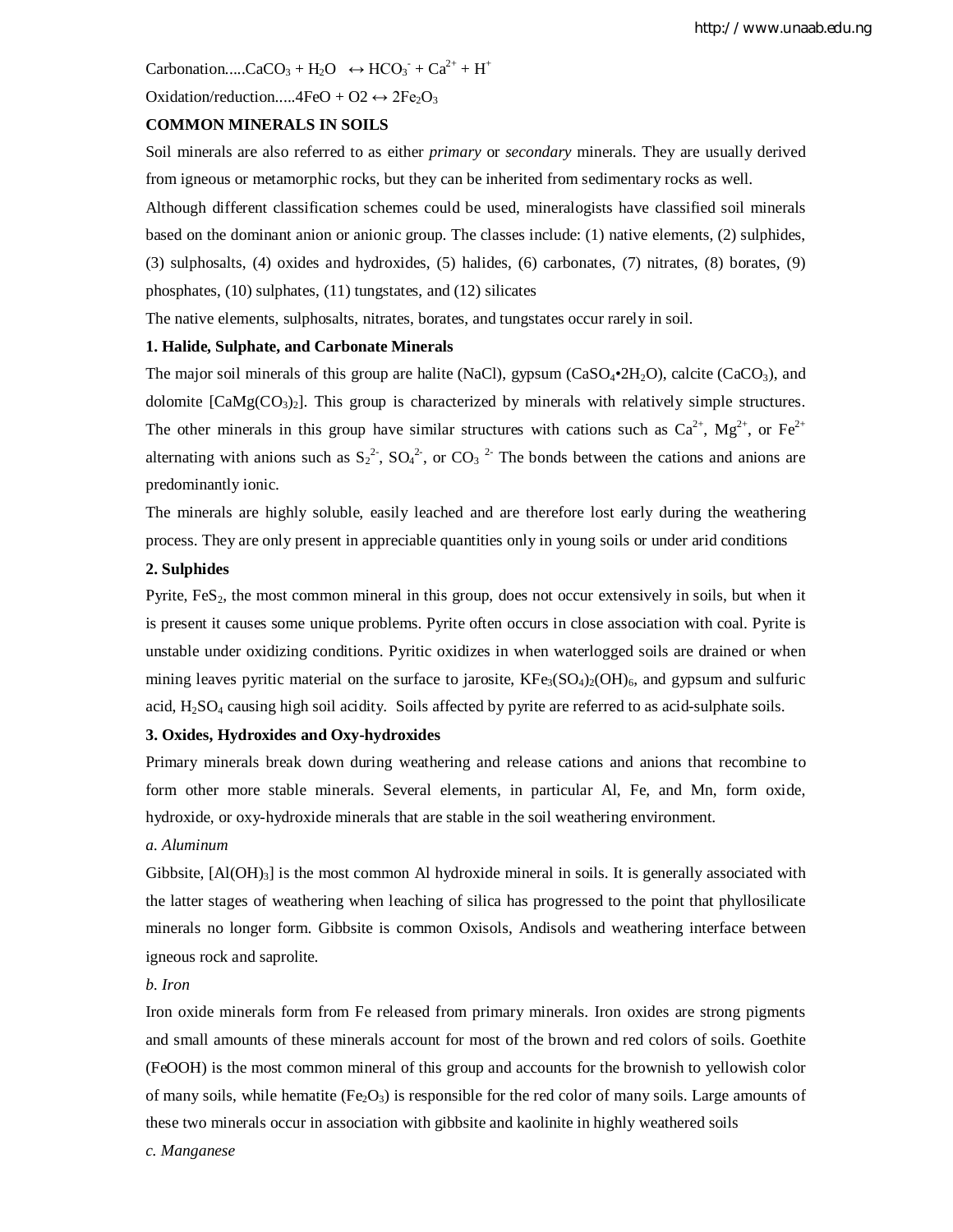Manganese oxides and hydroxides are commonly found in soils as brown or black nodules or as thin coatings on the faces of soil structural units. They are often associated with Fe oxides. Manganese occurs frequently as birnessite or lithiophorite in soils.

## *d. Titanium*

Rutile and ilmenite occur in soils mainly as primary minerals inherited from igneous rocks. Anatase is less common and is generally considered a secondary mineral. Although frequently found in soils, these minerals do not occur in sufficient quantity to impact soil physical or chemical properties.

#### **4. Silicates**

The silicate mineral class is an extremely large and important group of minerals. Nearly 40% of the common minerals are silicates, as are most minerals in igneous rocks. Silicates occur as both primary minerals inherited from igneous or metamorphic rocks and as secondary minerals formed from the weathering products of primary minerals. The fundamental unit of all silicate structures is the  $SiO<sub>4</sub>$ tetrahedron. It consists of four  $O^2$  ions at the apices of a regular tetrahedron coordinated to one  $Si^{4+}$  at the center. The individual tetrahedra are linked together by sharing  $O<sup>2</sup>$  ions to form more complex structures. Several different arrangements of the  $SiO<sub>4</sub>$  tetrahedra occur, partly accounting for the large number of silicate minerals and providing the basis for their classification. The tetrahedra may be present as single tetrahedra (nesosilicates), double tetrahedra (sorosilicates), rings (cyclosilicates), single or double chains (inosilicates), sheets (phyllosilicates) or three-dimensional frameworks (tectosilicates)

#### **Soil Morphological Characteristics**

This refers to the properties of the soil that can be observed either by sight of feel

#### **COLOR**

The most obvious soil characteristic is color. Although color is not used as a quantitative measure, it does give a good indication of organic matter contents, drainage conditions and mineralogical compositions. Black soil may indicate the presence of organic matter, red indicates the presence of oxidized iron while gray or bluish gray color indicates water saturation. Soil color is described by three attributes: hue, value, and chroma.

*Hue:* is the dominant spectral color. It is related to the wavelength of light reflected by soil particles.

*Value:* Value is the lightness or darkness of the color. It is a measure of the amount of light reflected.

*Chroma:* Chroma is the strength or purity of color. It indicates the degree of difference between white, black, or neutral color.

*Munsell Soil Color Charts is use for the determination of soil color a*nd contain several series of distinctively colored chips. Each page represents a different hue. The chart normally has 15 pages, each with a number (10, 7.5, 5, or 2.5) followed by a letter or letters indicating red  $(R)$ , yellow  $(Y)$ , green (G), blue (B), or combinations of these.

**Value** units range between 0 and 10. The numbers ascend vertically on the page from the lowest to highest numbers, indicating dark to light values.

**Chroma** units are arranged horizontally across the page from 0 to 10, increasing in numbers from left to right. Low numbers indicate an increase in grayness, while high numbers signify a pure color with little mixing with other hues.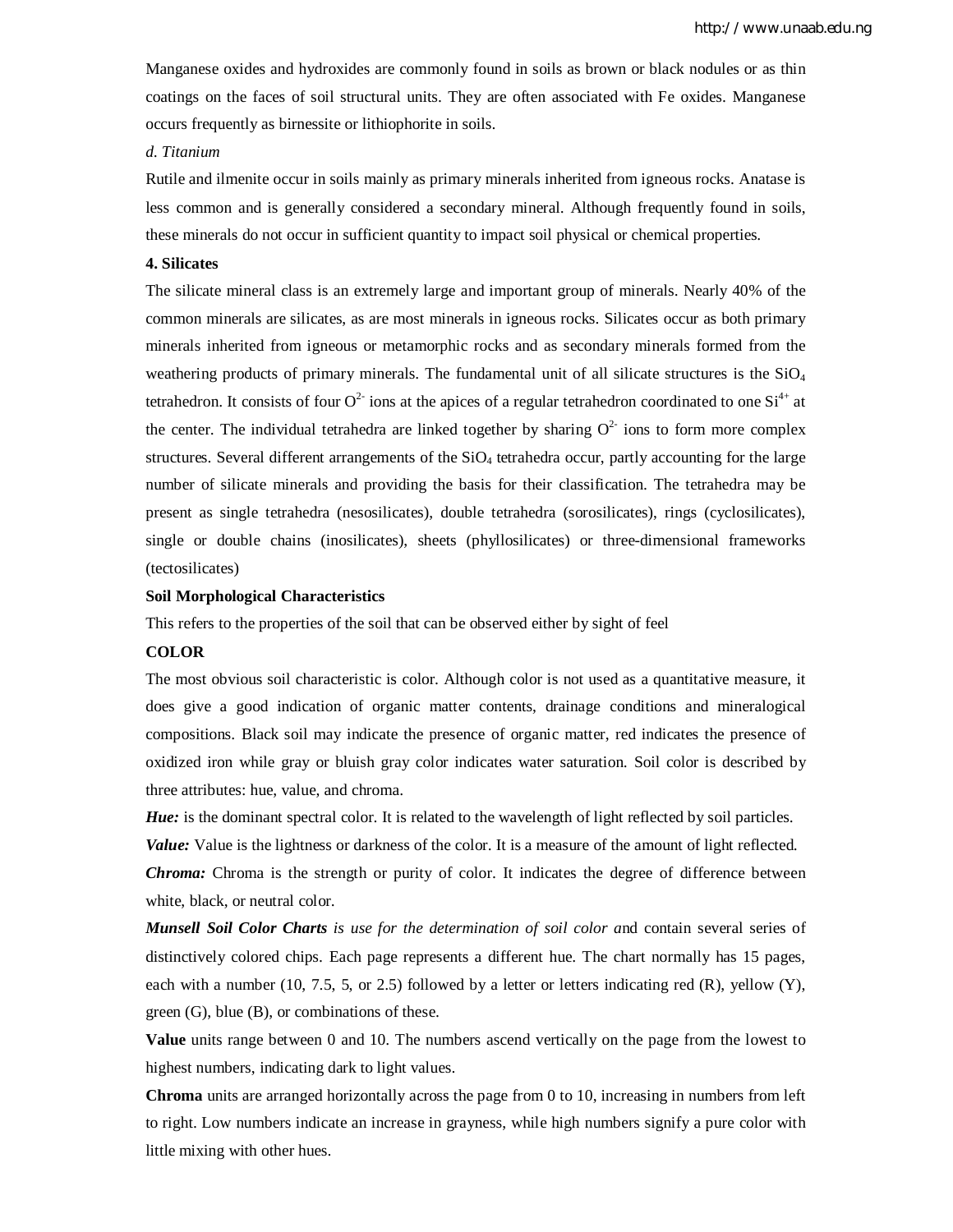#### **Colour Mottles**

The mottles must be described by their abundance, size, and contrast to the background.

*Abundance:* Abundance is the relative amount of mottling. Abundance can be classified as *few*; *common* or *many*.

*Size:* Size is a measure of the estimated average diameter of individual mottles along their greatest dimension. It could be *fine*; *medium*; or *coarse*.

*Contrast:* Contrast is an indication of the relative difference in color between the matrix and mottles. Mottle contrast may be described as faint*,* distinct or p*rominent*

## **MASTER HORIZONS**

Horizontal layers of soil called horizons can be described by their different morphological characteristics. Capital letters designate master horizons, which are further subdivided by Arabic numerals.

*O Horizon* : O horizon is an organic horizon. It is a surface layer characterized by accumulation of organic matter which may be dominated by partially decomposed or undecomposed organic material.

*A Horizon* : The A horizon is the uppermost mineral layer. It may lie below the O horizon. An A horizon has a high concentration of humus and it is usually regarded as an elluvial surface horizon.

*E Horizon* : The E horizon is an elluvial surface horizon. It has experience the loss of clay, organic matter, iron and aluminum oxides with the resultant accumulation of quartz and other resistant minerals. It is also characterized by bleached appearance because of loss of materials.

*B Horizon* : The B horizon is a subsurface mineral horizon showing evidence of illuvial accumulation of silicate clay, iron, aluminum, gypsum, or silica; carbonate removal; residual concentration of sesquioxides and silicate clay; coating of sesquioxides, (etc.).

*C Horizon* : The C horizon is a layer of minimal alteration. Material may be similar to or unlike that from which the other horizons formed.

*R Layer:* An R layer refers to hard consolidated bedrock. The R layer is presumed to be the material from which the overlying horizons are developed. But if it is a different material from that of the overlying mantle, it is represented by IIR, indicating what is called LITHOLOGICAL DISCOUNTINUITY.

#### **TRANSITIONAL HORIZONS**

Transitional horizons are dominated by properties of one master horizon but have the subordinate properties of another. These are designated by two capital letters, for example, AB, EB, BE, or BC. The first letter represents the dominant horizon characteristics.

## **SUBORDINATE DISTINCTIONS**

Master horizons are further divided by subordinate characteristics, which usually do not apply to transitional horizons. Subordinate distinctions are identified by lower-case letters, called suffix symbols.

• *a. Highly decomposed organic material. b. Buried genetic horizon. c. Concretions or nodules. d. Physical root restriction. e. Organic material of intermediate composition. f. Frozen soil. g*. *Strong gleying. h*. I*lluvial accumulation of organic matter. i*. *Slightly decomposed organic matter. k*. *accumulation of carbonates. m*. *cementation or induration, km* . Cementation by carbonates; *qm* . Cementation by silica; *sm*. Cementation by iron; *ym.* Cementation by gypsum; *kqm*. Cementation by lime and silica; and *zm*. Cementation by salts more soluble than gypsum. *n*. *Accumulation of sodium. o*. *Residual accumulation of sesquioxides p*. *Tillage or other disturbance. q*. *Accumulation of silica. r*. *Weathered or soft bedrock. s*. *illuvial accumulation of sesquioxides and organic matter. ss* . *Presence of slickensides t* . *Accumulation of silicate clay v* . *plinthite. w*. *development of color or structure. x*. *fragipan character. y*. *Accumulation of gypsum z* . *accumulation of salts more soluble than gypsum*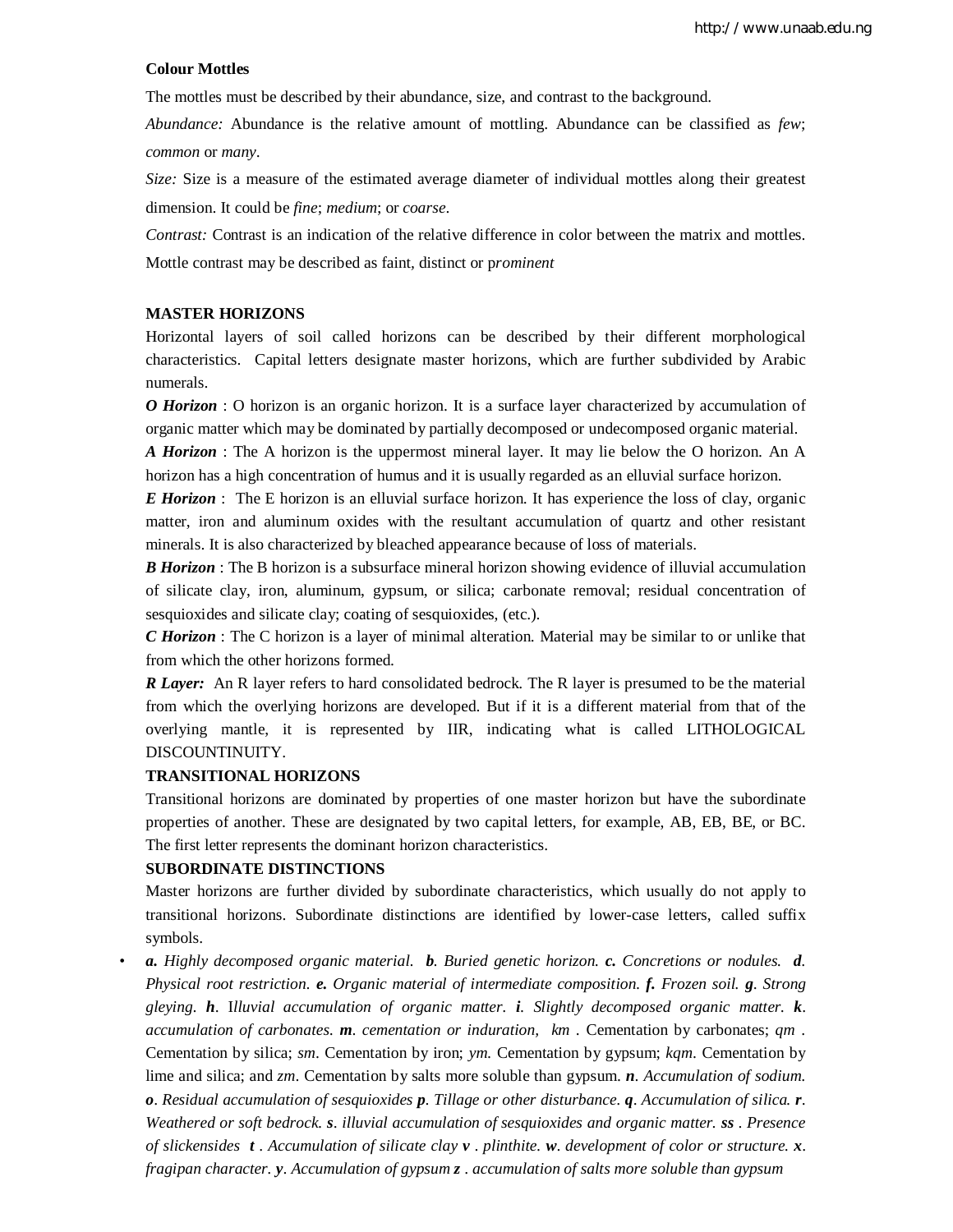## **DIAGNOSTIC HORIZONS:**

Master horizons describe a soil profile, while diagnostic horizons are used to classify soils. Whereas master horizons are based on appearance, diagnostic horizons are based on soil formation processes. There are two types of diagnostic horizons. These are surface (epipedon) and subsurface horizon (Endopedon).

## **EPIPEDONS**

An epipedon is the surface, or uppermost soil horizon. They are not synonymous to the A horizon. They may be thinner than the A horizon, or include the E or part or the entire B horizon.

#### *Histic epipedon*

This organic horizon is water saturated long enough for reduced conditions to occur unless artificially drained. It is 40 to 60 cm thick and has a low bulk density often less than 1  $\text{g cm}^3$ .

#### *Mollic epipedon*

This epipedon is a soft dark grassland soil. Its organic carbon content is 0.6 percent or more; its base saturation is 50 percent or more; It has a minimum thickness of 18 cmand contains less than 250 ppm  $P_2O_5.$ 

#### *Anthropic epipedon*

While similar to the mollic epipedon, the anthropic epipedon contains greater than 250 ppm citric acid soluble  $P_2O_5$  with or without a 50 percent base saturation.

#### *Umbric epipedon*

Mollic-like in thickness, organic carbon content, color,  $P_2O_5$  content, consistence, and structure, this epipedon has less than 50 percent base saturation.

## *Ochric epipedon*

Ochric epipedon is light in colour and low in organic matter and too thin to be any of the other five epipedons. Ochric epipedon is the most common epipedon in Nigerian soils.

## *Plaggen epipedon*

This man-made horizon is 50 cm or more thick and has resulted from centuries of accumulation of sod, straw, and manure, for example. It commonly contains artifacts such as pottery and bricks.

## **DIAGNOSTIC SUBSURFACE HORIZONS**

Diagnostic subsurface horizons can be categorized as weakly developed horizons, as horizons featuring an accumulation of clay, organic matter, or inorganic salts, as cemented horizons, or as strongly acidic horizons.

#### *Agric*

The agric horizon is an illuvial horizon that has formed under cultivation and contains significant amounts of illuvial silt, clay, and humus. It is usually formed after prolonged years of cultivation.

## *Albic*

Albic (L. *albus*, white) materials are soil materials with a color that is largely determined by the color of primary sand and silt particles rather than by the color of their coatings.

## *Argillic (Bt)*

An argillic horizon is normally a subsurface horizon with a significantly higher percentage of phyllosilicate clay than the overlying soil material. It shows evidence of clay illuviation.

## *Calcic*

The calcic horizon is an illuvial horizon in which secondary calcium carbonate or other carbonates have accumulated to a significant extent.

## *Cambic*

This horizon shows some evidence of alterations but is very weakly developed between A and C horizons. The cambic horizon has less illuviation evidence than found in the argillic and spodic horizons.

**Gypsic (By)** accumulation of CaSO<sup>4</sup> ; 15 cm or more thick 5% or more calcium sulfate.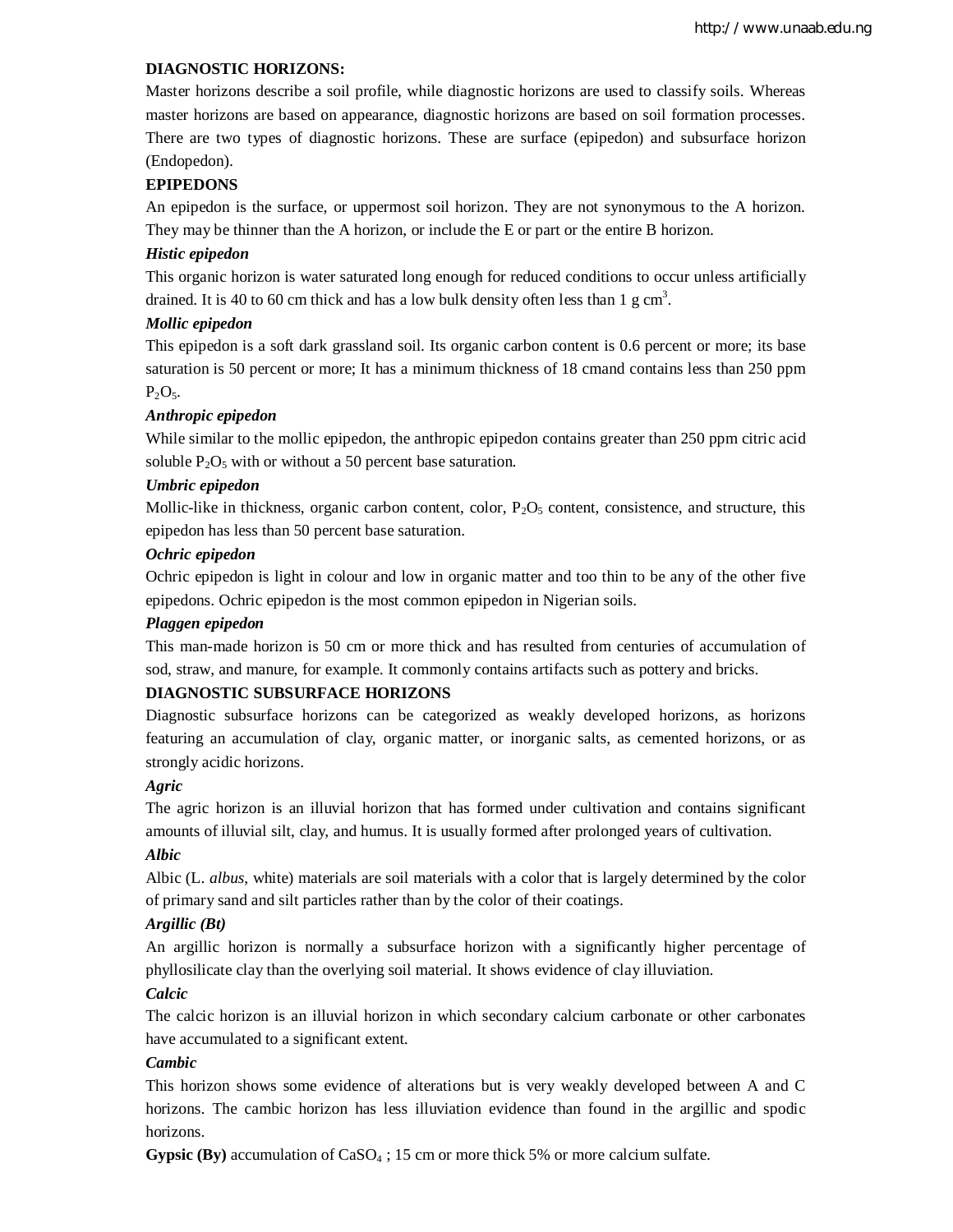**Glossic (B/E)** consists of an eluvial part (E - albic) and an illuvial part (Bt - argillic, or Bto- kandic or Btn-natric) sometimes referred to as tounging

**Kandic (Bto)** - fine textured subsurface horizon that has evidence of clay translocation and is composed mostly of low activity clays (low CEC and ECEC). The CEC (by the 1N NH4OAC method at  $pH=7$ ) is 16 cmol(+) or less per kg of clay and the ECEC (by the basic cations displaced by ammonium plus KCl extractable aluminum methods) is 12 cmol(+) or less per kg of clay.

**Natric (Btn)** - meets all the requirements of the argillic horizon and, in addition, has: a. either prismatic or columnar structure b. either (1) an exchangeable sodium percentage of 15 percent or more or (2) a sodium adsorption ratio (SAR) of 13 or more.

**Oxic (Bo)** - highly weathered horizon that consists of oxides of iron and aluminum, 1:1 clays and resistant minerals such as quartz. It has a thickness of 30 cm or more; less than 10 percent weatherable minerals; low CEC  $( \leq 16 \text{ cmol}(+)$  per kg of clay

Salic (Bz) soluble salt accumulation - salts more soluble than gypsum 15 cm or more thick EC \_>\_ 30dS/m in a 1:1 soil water extract

**Spodic (Bs or Bhs)** - illuvial accumulations of sesquioxides and/or organic matter composed of spodic materials.

## **Other Diagnostic Soil Features**

**Abrupt textural change**. Ochric or Albic overlies an argillic considerable increase in clay over a short distance in the profile usually double the clay content within a vertical distance of 7.5 cm **Glacic - (Bf)**. Ice in the form of ice lenses or wedges.

**Lamellae - (Bt or Bw)**. Number of clay-enriched layers separated by coarser textured layers illuvial horizon less than 7.5 cm thick horizontal bands contain an accumulation of oriented clay bridging sand grains lamellae occur in a vertical series of two or more; each lamellae has an overlying eluvial.

**Lithologic discontinuity**. (Numerical prefix; e.g. 2Bt1) change in parent material geologic process rather than pedogenic possibly indicated by abrupt textural change, contrasting particle sizes, stone lines, mineral composition or orientation of rocks.

**Plinthite - (Bv).** Humus poor, iron-rich, ironstone hardpan hardens irreversibly after being exposed to repeated wetting and drying in place begins as soft, red iron segregations (mottled appearance) due to oxidation.

**Slickensides - (Bss).** Polished or grooved clay surfaces produced by one soil mass sliding against another common in shrink-swell clays indicates vertic.

**Densic contact - (Bd or Cd)**. Boundary between soil and underlying densic material (plow pan, glacial till, etc).

**Lithic contact - (R)**. Boundary between soil and consolidated underlying material digging with hand tools is impractical.

**Paralithic contact - (Cr).** Boundary between soil and weathered bedrock underlying material can be dug with hand tools.

**CLIMATOLOGICAL DATA: A Source of criteria for soil classification.**

#### **Soil Moisture Regimes**

The term "soil moisture regime" refers to the presence or absence either of ground water or of water held at a tension of less than 1500 kPa in the soil or in specific horizons during periods of the year.

#### **Classes of Soil Moisture Regimes**

**Aquic moisture regime.** The aquic moisture regime is a reducing regime in a soil that is virtually free of dissolved oxygen because it is saturated by water.

**Aridic and torric moisture regimes. T**hese terms are used for the same moisture regime but in different categories of the taxonomy. In the aridic (torric) moisture regime, the moisture control section is dry in all parts for more than half of the cumulative days per year.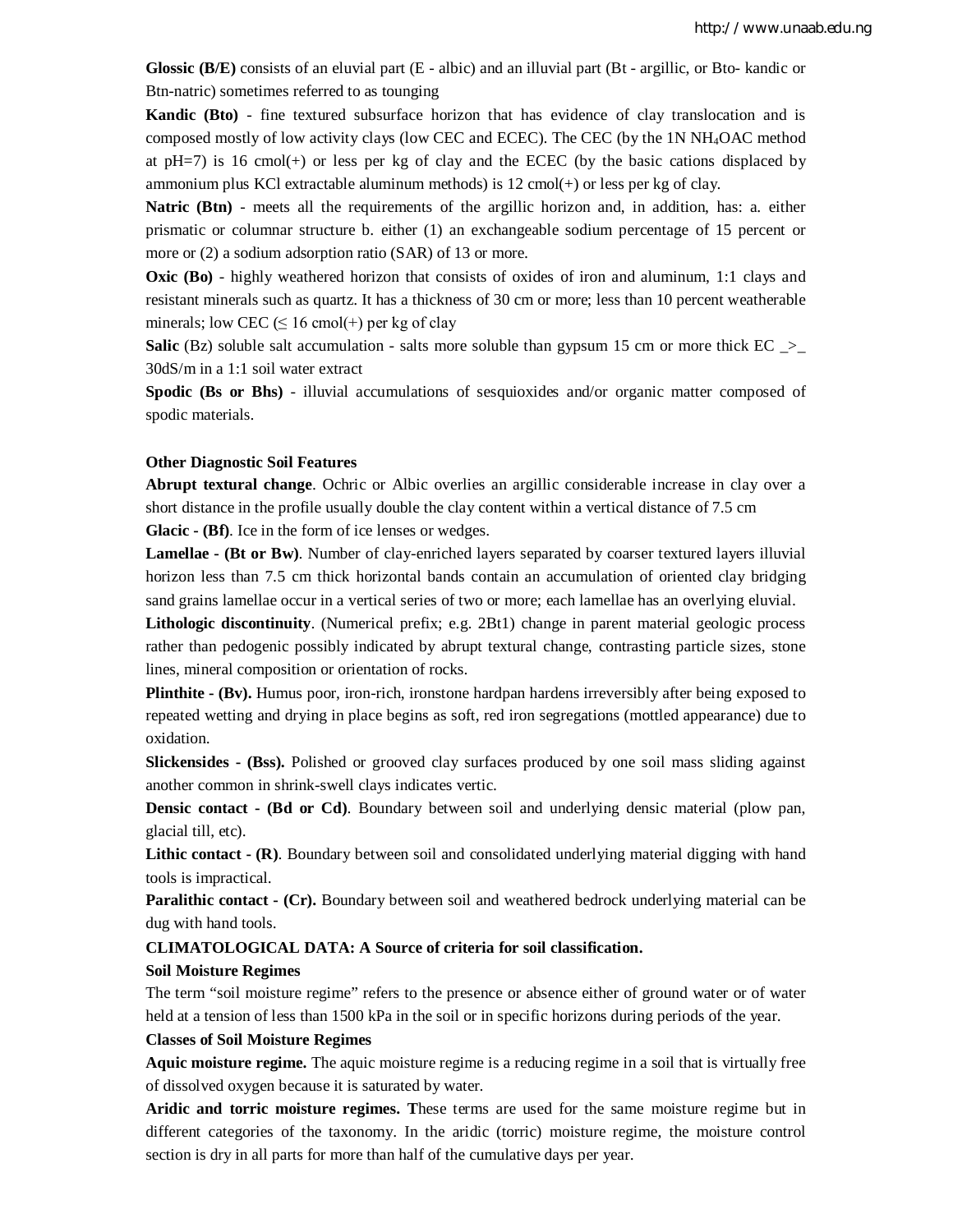**Udic moisture regime.** The udic moisture regime is one in which the soil moisture control section is not dry in any part for as long as 90 cumulative days in normal years.

**Ustic moisture regime.** The ustic moisture regime is intermediate between the aridic regime and the udic regime. Its concept is one of moisture that is limited but is present at a time when conditions are suitable for plant growth.

**Xeric moisture regime.** The xeric moisture regime is the typical moisture regime in areas of Mediterranean climates, where winters are moist and cool and summers are warm and dry.

## **SOIL TEMPERATURE REGIMES**

#### **Classes of Soil Temperature Regimes**

Following is a description of the soil temperature regimes used in defining classes at various categoric levels in this taxonomy.

**Cryic (Gr.** *kryos***, coldness; meaning very cold soils).** Soils in this temperature regime have a mean annual temperature lower than  $8^{\circ}$  but do not have permafrost.

**Frigid.** A soil with a frigid temperature regime is warmer in summer than a soil with a cryic regime, but its mean annual temperature is lower than  $8<sup>o</sup>C$  and the difference between mean summer and mean winter soil temperatures is more than 6 $\mathrm{^{oc}}$ 

**Mesic.** The mean annual soil temperature is 8<sup>oC</sup> or higher but lower than 15<sup>oC</sup>, and the difference between mean summer and mean winter soil temperatures is more than 6 $\mathrm{^{oc}}$ .

**Thermic.** The mean annual soil temperature is 15  $\degree$  or higher but lower than 22  $\degree$ , and the difference between mean summer and mean winter soil temperatures is more than  $6^{\circ}$ .

**Hyperthermic.** The mean annual soil temperature is 22  $\text{°C}$  or higher, and the difference between mean summer and mean winter soil temperatures is more than  $6^{\circ}$ .

## *ISO*

If the name of a soil temperature regime has the prefix *iso*, the mean summer and mean winter soil temperatures differ by less than 6 $\rm ^{oc}$ .

## **SOIL CLASSIFICATION**

## **International Soil Classification Systems**

There are two major world soil classification systems. These are the United State Department of Agriculture (UDSA) taxonomic system and the World Food and Agricultural Organization (FAO) World Reference Base System (USDA, 2003; FAO, 2006). These are systems designed for universal application. They should classify any soil, and serve to **correlate** experiences on similar soils all over the world.

## **USDA SYSTEM OF SOIL CLASSIFICATION**

The USDA classification system is a multi- categorical and hierarchical system. Thus the classes in the highest categories are divided into smaller classes in the lower one and continue to the lowest level, which is the soil series.

The USDA system comprise a hierarchy of 6 levels

- o Orders (12) (surface and subsurface diagnostic horizons)
- o Suborders (55) (Soil temperature. and moisture regimes)
- o Great group (238) (subsurface diagnostic horizon)
- o Subgroup (1243) (drainage, lithic contact, PM, clay type)
- o Family (7504) (Texture of diagnostic surface horizon)
- o Series (about 19,000) in U.S.

12 orders: Alfisols Andisols (*ando* – blacksoil) Aridisols (*aridus* – dry) Entisols (rec*ent*)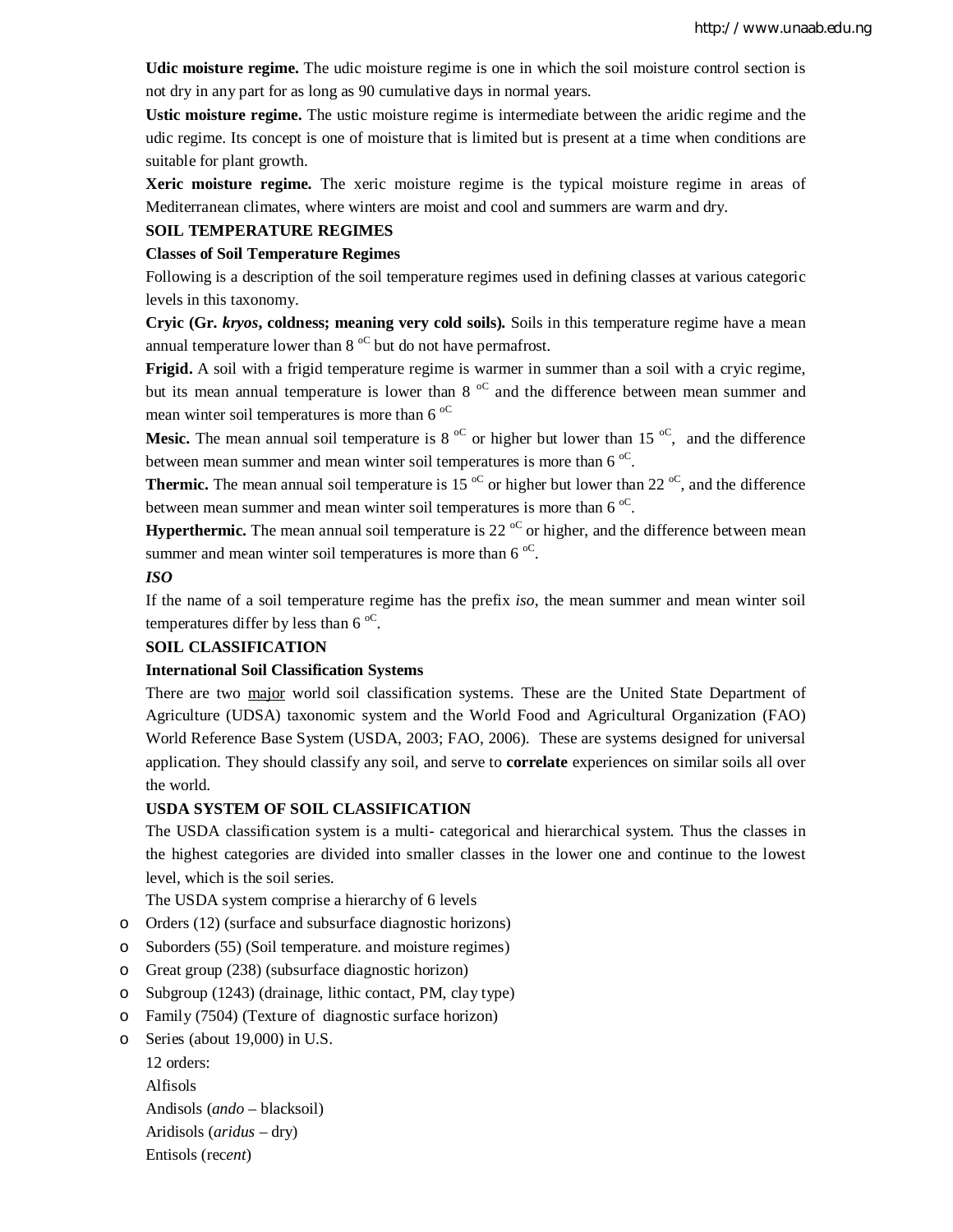Gelisols (*gelid* – very cold) Histosols (*histos* – tissue) Inceptisols (*inceptum* – beginning) Mollisols (*mollis* – soft) Oxisols (*oxide*) Spodosols (*spodos* – wood ash) Ultisols (*ultimus* – last) Vertisols (*verto* – turn)

## **FAO/UNESCO CLASSIFICATION SYSTEM**

The FAO/UNESCO system was developed by a panel set up by UNESCO for providing the basic unit for the soil map of the world. This classification was compiled from diverse systems in term of category and nomenclature. The FAO system has two categories, a higher and a lower one. These categories have not been given name. From their definition, the higher category is equivalent to the great group of the USDA taxonomy while the lower category cannot be fitted into any category of the USDA.

The criteria for classification are similar to those of great group and sub group in the USDA taxonomy. The definition of diagnostic horizons in the FAO system is different from that of the USDA system, although there are many equivalent definitions. For example, argillic horizon in the USDA is the same as argic horizon in the FAO, while Albic, calcic, cambic, duric, histic, melanic, gypsic and nitric horizons has definition similar to those horizons bearing the same nomenclature in the USDA system.

There are 32 reference groups in the FAO (WRB, 2006) system:- Acrisols, Albeluvisols, Alisols, Andosols, Anthrosols, Arenosols, Calcisols, Cambisols, Chernozems, Cryosols, Durisols, Ferralsols, Fluvisols, Gleysols, Cypsisols, Histosols, Kastanozems, Leptosols, Lixisols, Luvisols, Nitosols, Phaeozems, Planosols, Plinthosols, Podzols, Regosols, Solonckak, Solonetz, Stagnosols, Technosols, Umbrisols and Vertisols.

Common group in Nigeria soils are Plinthosols, Ferralsols, Stagnosols (mangrove soils), Alisols (ultisols), Acrisols (ultisols), Luvisols, Lixisols (alfisols), Arenosols, Cambisols and Regosols. The names of soils are indicated by adding prefix and suffix adjectives from the qualifier lists to the reference group, for example Gleyic Luvisol oxyaquic.

## **Local soil classification Systems**

A number of soil classification systems exist within the country that is native of the country. These includes:-

- Smith and Montgomery (1962)
- Moss (1957)
- Jungerius (1964)
- Klinkenberg and Higgins (1968)

## *SOIL* **SURVEY**

Soil survey is a branch of soil science which involves the identification of the different types of soil in a given landscape and the location of their distribution to scale on a map. In addition, soil survey provides information on the quality of the land in terms of their response to management and manipulation.

#### *Mapping Unit*

A mapping unit is a geographical unit and it is an area of land within which the greater proportion is occupied by the taxonomic class after which it is named.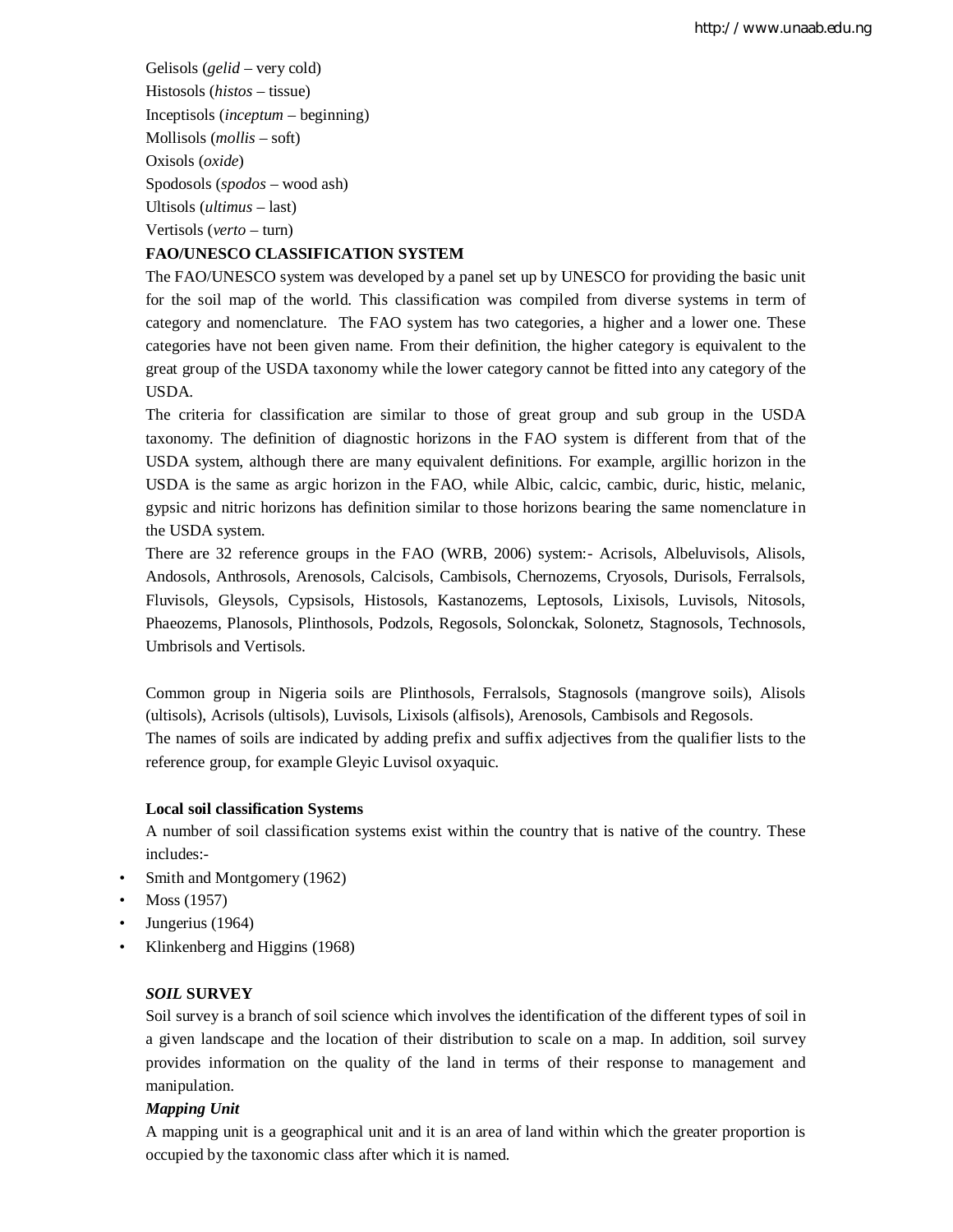## **Principles of soil survey**

The principles of survey can be discussed under five points

- A soil survey must have an objective.
- A soil survey is not the only basis for decision on land use and management, it is only an aid
- Land resources do not consist of soils alone
- A soil map must show soils.
- Soil map and report are complementary..

## **Type of Survey**

Soil survey can be classified using the following criteria

Purpose of survey

Regularity of observation

Based on scale of mapping

#### *Classification by purpose of survey*

**Based on the purpose of survey**, there are two types of survey. These are general purpose and special purpose survey.

A general purpose soil survey is one that is done mainly to add to the already existing inventory of soil information.

A special purpose soil survey is done for specific purpose in mind, e.g. survey for irrigation or survey for citrus plantation.

**Based on regularity of observation**, three kinds of surveys have been distinguished: - free survey, rigid grid and flexible grid.

In **free survey**, there is no rigid pattern of observation.

In **rigid grid survey**, examinations of the soil are done at regular and pre-determined interval. **Flexible grid survey method** is a compromise between the free and rigid grid methods of survey. In this system of survey, the number of observation is fixed but the location of the observation points are not pre-determined and can be fixed at will.

**Based on the scale of mapping**, there are seven kinds of surveys:- compilation, integrated survey, exploratory survey, reconnaissance survey, semi-detailed survey, detailed survey and intensive survey.

**Compilation:** These are soil maps produced by abstraction from other soil surveys. And where they exist they are filled by inferences. The scale is usually at 1: 100,000 or smaller.

**Integrated survey:** This is also known as land system survey. It is based on mapping the total physical environment and the scale is 1: 250,000 or smaller.

**Exploratory survey:** They are usually rapid road traverse made to provide modicum of information about the area that are otherwise unknown. Scale of exploratory survey varies from 1: 2,000,000 to 1,500,000.

**Reconnaissance survey:** They are the smallest scale of survey where the whole area is still covered using remote sensed imageries and the scale is usually 1:250,000

**Semi-Detailed survey:** In a semi-detailed mapping units are usually soil association and the scale of mapping varies from 150,000 to 100, 000.

**Detailed survey:** Detailed surveys are executed using rigid grid method and are usually employed for small area. Scale of observation varies between 1: 10,000 and 1: 25,000. Mapping unit are usually soil series.

**Intensive survey** uses rigid grid approach and mapping units are soil series and phase of soil series. Scale of mapping varies from 1: 1,000 to 1: 10,000.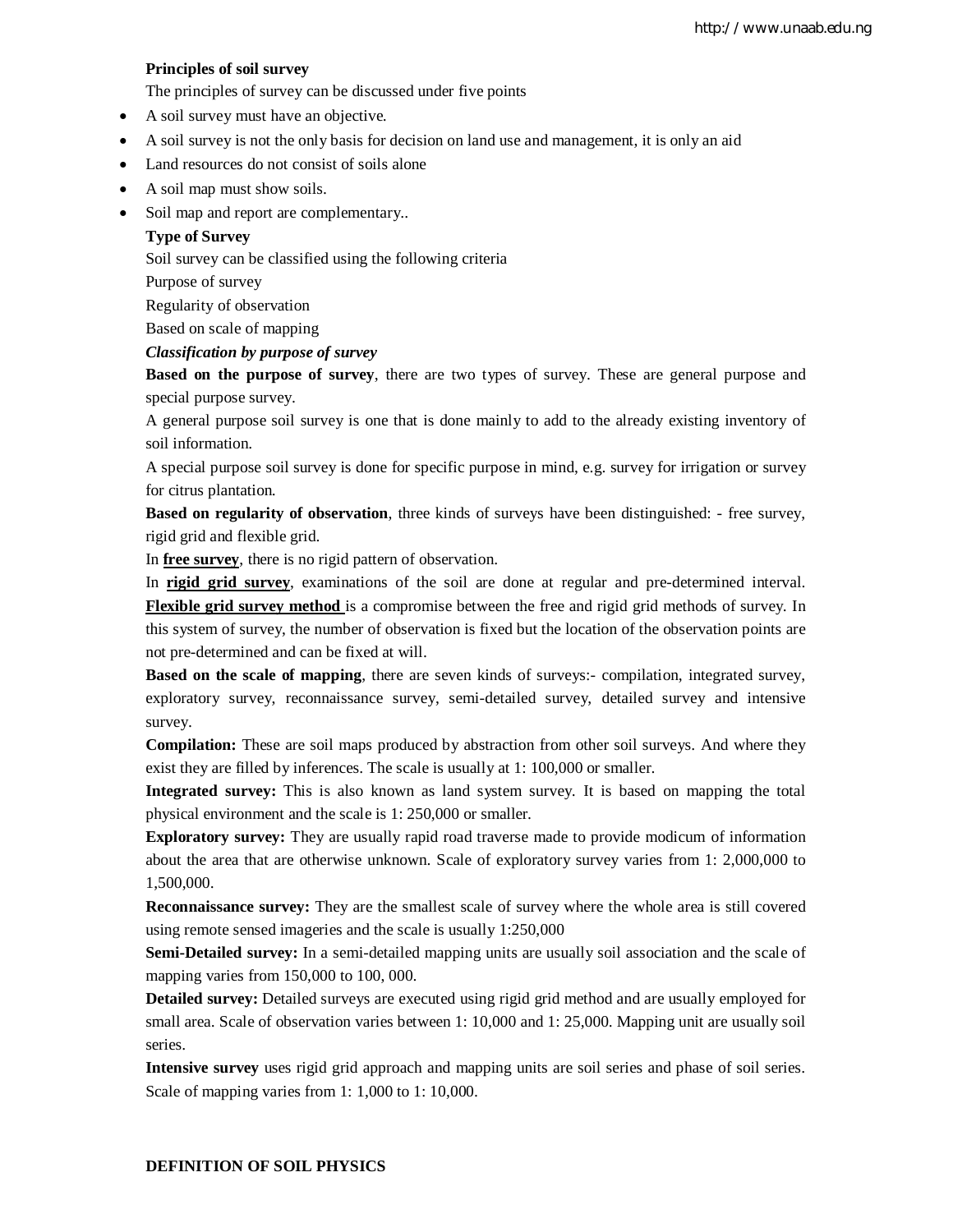Soil Physics is a branch of soil science that deals with physical properties of soil as well as measurement, prediction and control of physical processes taking place in and through the soil. Soil physical properties include soil texture, soil structure, soil colour, consistency, density thermal regime, soil water, porosity, infiltration, hydraulic conductivity etc.

Soil Physics could fundamentally be regarded as both basic and applied sciences. This is because, Soil Physics involves application of the principles of Physics to the characterization of soil properties and understanding of soil processes involving transport of matter or energy.

#### **SOIL PRODUCTIVITY**

Soil productivity is an economic concept and signifies the capability of the soil to produce specified plant or sequence of plants under well defined specified systems of management and environmental conditions. This suggests that productivity is not soil fertility alone but a function of several factors (e.g. climatic condition and soil factors). Soil productivity is measured in terms of output or harvest.

On the other hand, soil fertility refers to the inherent capacity of the soil to provide adequate amount and proper balance of nutrient for the growth of specified plant when other growth factors (e.g. light, water, temperature and favourable soil physical environment) are favourable.

In addition to chemical fertility i.e. presence of adequate nutrient in the soil and absence of toxic agents, the soil should also, be physically fertile. That is, the soil must be loose, soft and friable, possesses no mechanical impedance to root development, has pore volume and size distribution that allow entering, movement and retention of water and air to meet plant needs and has optimal thermal regime.

## **SOIL AS A DISPERSED SYSTEM**

Soil is made up of 4 basic components: mineral matter; organic matter, soil water and soil air.

On the basis of these, there are three phases in the soil. These are solid phase, liquid phase and gaseous phase.

**The dispersed nature of the soil and its constituent inter-phasal activities give rise to such phenomenon as:** 

**adsorption of water and chemicals; ion exchange; adhesion and cohesion; dispersion and flocculation; swelling and shrinking and capillarity**.

## **SOIL TEXTURE**

Soil texture is the relative proportion of various soil separates in a soil. It is usually expressed on percentage basis.

The main textural classes are sand, silt and clay. These textural classes may be modified by addition of suitable adjective based on relative amount of each separate that make up the soil

Determination of Soil Texture

Soil texture may be determined on the field by textural feel and in the laboratory by soil mechanical analysis or soil particle size distribution. The mechanical analysis in the laboratory may be carried out either by Pipette or hydrometer method.

After the proportion of each of the soil separates are determination, the textural class of the soil is identified using a USDA Soil Textural Triangle.

#### **Importance of soil texture**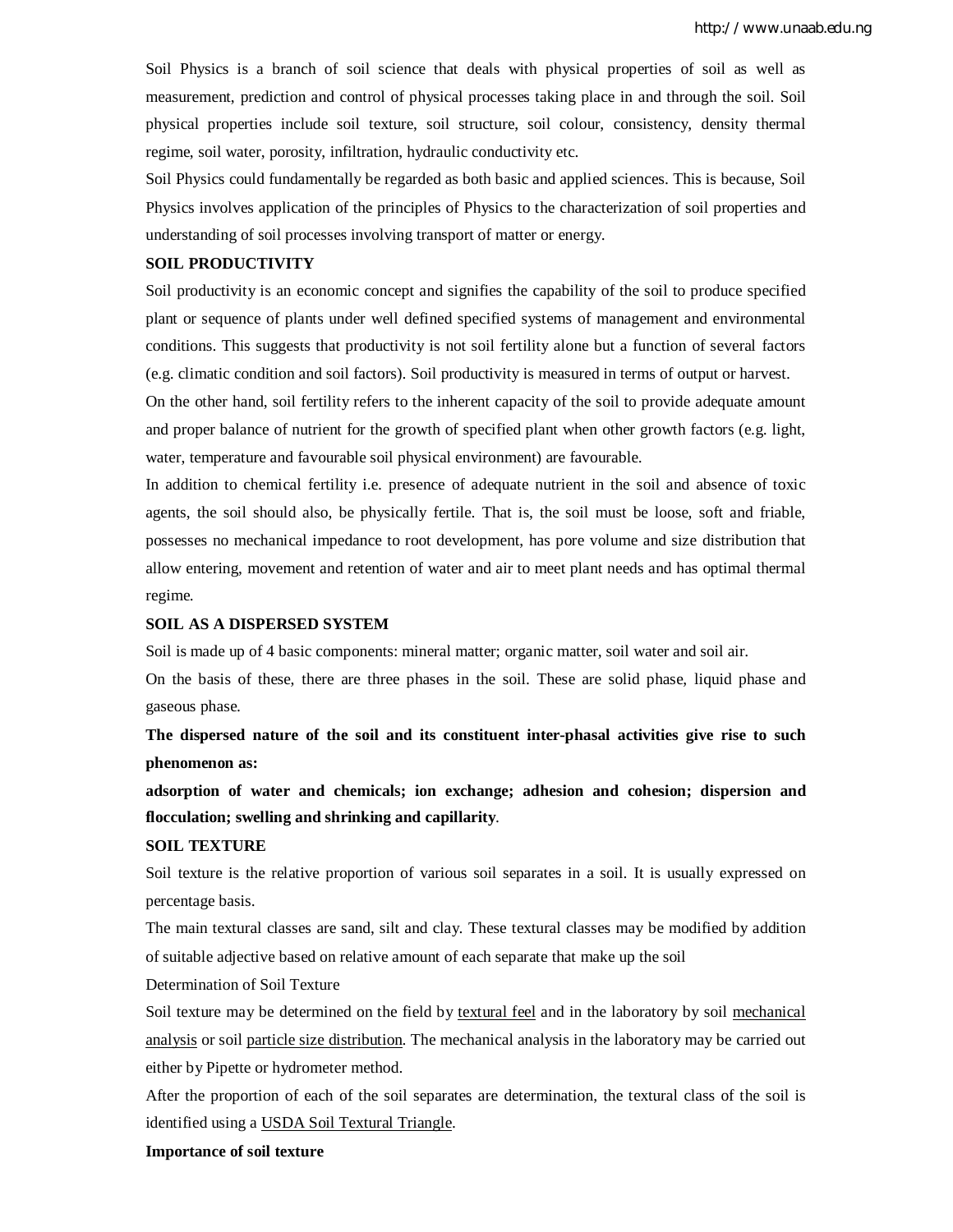- It affects water and nutrient holding capacity of the soil
- It influences the type of crop to be grown
- It indicates type of management needed for crop growth and for engineering purposes.
- **Mechanical composition of soil**
- The mechanical composition of soil is a basic requirement in the soil physical investigation useful for land capability classification and in the study of soil morphology, genesis, classification and mapping.
- Soil mechanical analysis is the procedure for determining the particle size distribution of a soil sample.

#### **Steps in soil mechanical analysis**

- ❖ Sample collection
- Air dry the sample at room temperature
- Dispersion of the sample in an aqueous solution using Calgon solution (Sodium hexametaphosphate).
- $\cdot \cdot$  If the sample contains high amount of organic matter remove the organic matter using  $H_2O_2$ .
- Carry out mechanical agitation by shaking or using ultrasonic vibration
- $\triangle$  Determination/quantification of size fraction
- (1) Sieving (for coarse fraction) use net of sieve corresponding to the desired particle size
- (2) Sedimentation (fine fraction)

The principles of sedimentation are that the velocity of fall of particle in a viscous medium is influenced by

- (i) the viscosity of the medium
- (ii) density difference between the medium and the falling particle
- (iii) the size and shape of the material.

The law which govern sedimentation of particles is called **Stoke's Law** which states that resistance offered by liquid to the fall of a rigid spherical particles vary with the circumference of the sphere (and not its surface) **OR** the terminal velocity of a spherical particle settling under the influence of gravity in a fluid of a given density and viscosity is proportional to the square of the particle radius. The Stokes' law consists of the factors contributing to the cause of settling and resistance to settling.

## **SURFACE RELATIONSHIP**

The extent of the surface of dispersed soil system is described in terms of the soil specific surface. The soil specific surface is defined as the sum of the surfaces of constituent dispersed soil particles referred to unit mass or unit volume.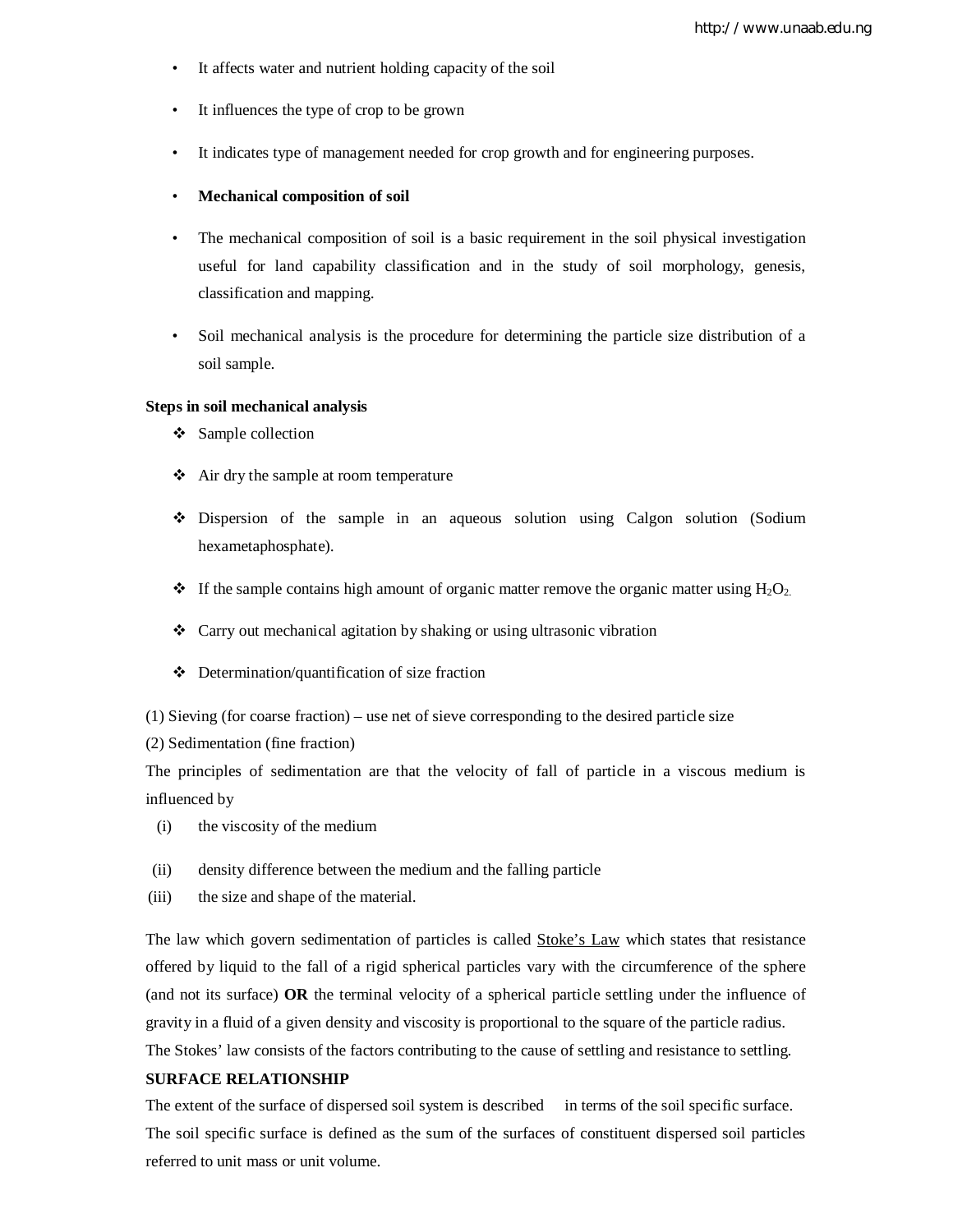Specific surface of soil  $(A_m)$  or  $(A_v)$  = Total surface area of soil  $(A_s)$ 

Mass or volume of soil  $(M_s$  or  $V_s)$ 

That is,  $A_m$  or  $A_v = -A_s$  $M_s$  or  $V_s$ Therefore, on mass basis  $A_m = \underline{A_s} \underline{cm^2}$  or  $\underline{m^2}$  or  $\underline{m^2}$  $M_s$  g kg On volume basis,  $A_v = \underline{A_s} \underline{cm^2}$  or  $\underline{m}^2$  $V_s$  cm<sup>3</sup> cm<sup>3</sup>

**Soil specific surface depends on:** i. Particle size ii. Particle shape iii. Mineralogy of the materials

## **VOLUME-MASS RELATIONSHIP**

The volume-mass relationship among the three phases of soil could be diagrammatically represented as:



## **SOIL STRUCTURE**

Soil structure is the arrangement of soil particles to form peds. Or, the arrangement of primary particles into secondary particles (aggregate).

Soil structure is strongly affected by changes in climate, biological activities and soil management practices.

## **Measurement of soil structure**

There are direct and indirect methods of measuring soil structure.

The direct method involves measuring the size and shape of aggregate and pores of the soil. That is, three dimensional study of soil. This is done by thin section analysis with aid of powerful microscope e.g. scanning electron microscope, transmission microscope, petrographic microscope etc.

The indirect methods involve measuring soil properties that depend on soil structure. These properties include: aggregate size distribution, aggregate stability, bulk density, porosity, pore size distribution, permeability, infiltration etc.

## **Importance of soil structure**

- It affects water and nutrient holding capacity of the soil
- It affects germination and root growth and development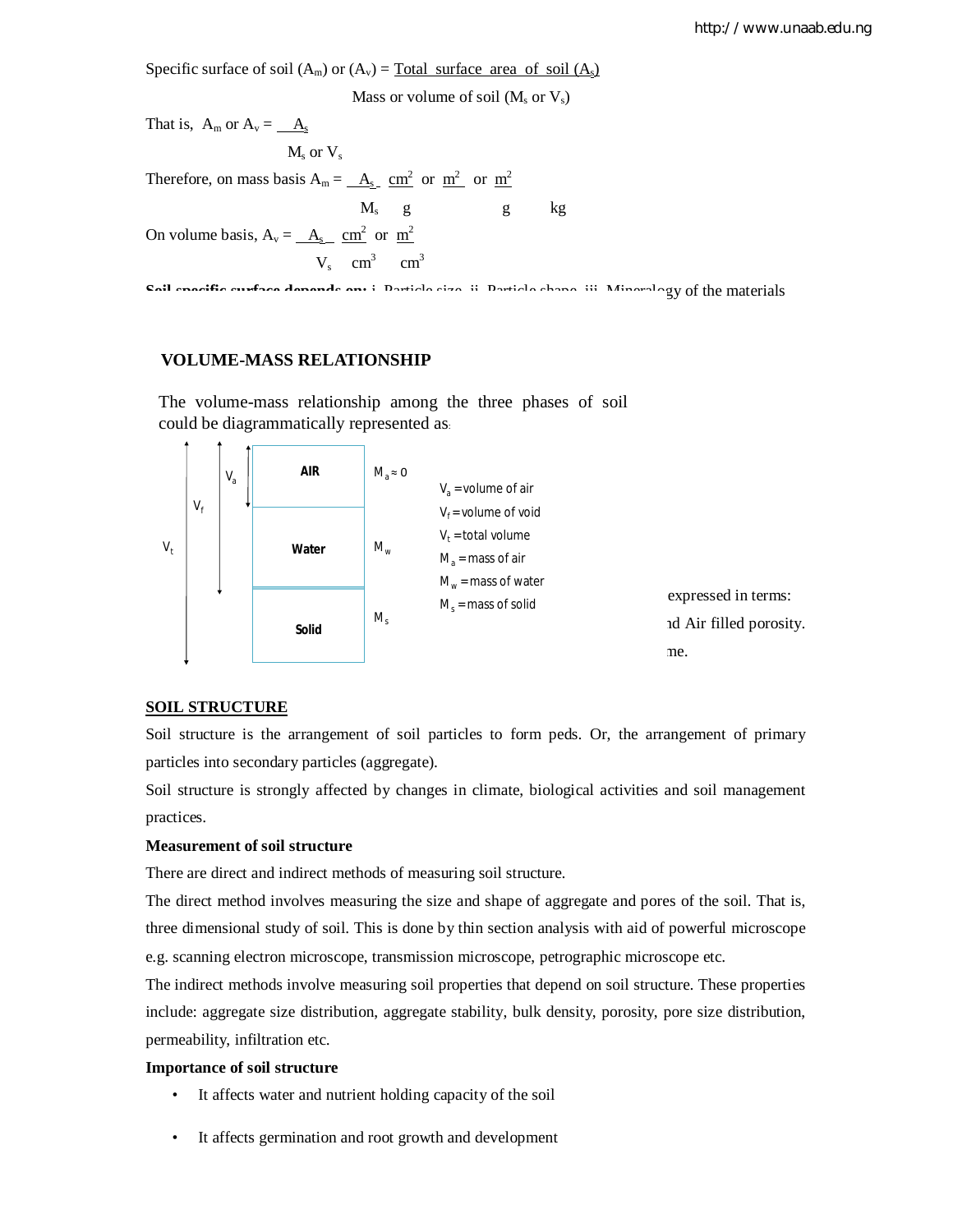- It affects water retention and transmission of fluid in soil
- It affects soil aeration
- It influences soil thermal properties

#### **Measurement of soil structural stability**

There are various methods: the two common methods that will be considered are sieving method and water drop impact technique

1. **Sieving method:** there are wet and dry sieving techniques. What is measured here is the Mean weight diameter (MWD). For wet soil it is called MWDW and for dry soil it is called MWDD

The formula is given as

$$
MWD = \sum_{i=1}^{n} XtWt
$$

Where  $X =$  mean of diameter of particles size range separated by sieve

 $Wi = weight (proportional)$  of the aggregates in each size range

2. **Water drop technique:** this is done by studying the impact of rain drop on soil aggregate stability. This is done in the laboratory by using a rainfall simulator.

#### **SOIL WATER**

Soil water is the amount of water present in the soil available to crop. Water can enter into the soil by precipitation or by irrigation.

## **Forms in which water exist in the soil**

Water exists in 3 forms in the soil

(i.) Hygroscopic water (ii.) Capillary water (iii.) Gravitational water.

## **Importance of water to crop**

i. It is important in the absorption of mineral salts from the soil by plant.

ii. It helps in the transportation of plant nutrients from the root to other parts of the plant.

iii. Water is an essential raw material needed during photosynthesis.

#### **Some terminologies in soil water include**

**The hydrologic cycle**: Hydrologic cycle is the set of processes by which water moves through different reservoirs on earth. The hydrologic cycle can be thought of as a series of reservoirs, or storage areas, and a set of processes that cause water to move between those reservoirs. The largest reservoir by far is the oceans (Anne, 2003).

**Water balance** is an accounting of all water volumes that enters and leave a 3-dimensional space over a period of time (Burt, 1999).

The water balance equation is given as:

 $\Delta W = P - (O + U + E_t)$ . Where  $\Delta W$  is change in water content between sampling; *P* is precipitation; O is the runoff; U is deep drainage and  $E_t$  is evapotranspiration.

**Water content** is the amount of water present in the soil. This is usually expressed as a percentage of oven dried weight of soil volume.

**Water retention**: The spaces that exist between soil particles, called pores, provide for the passage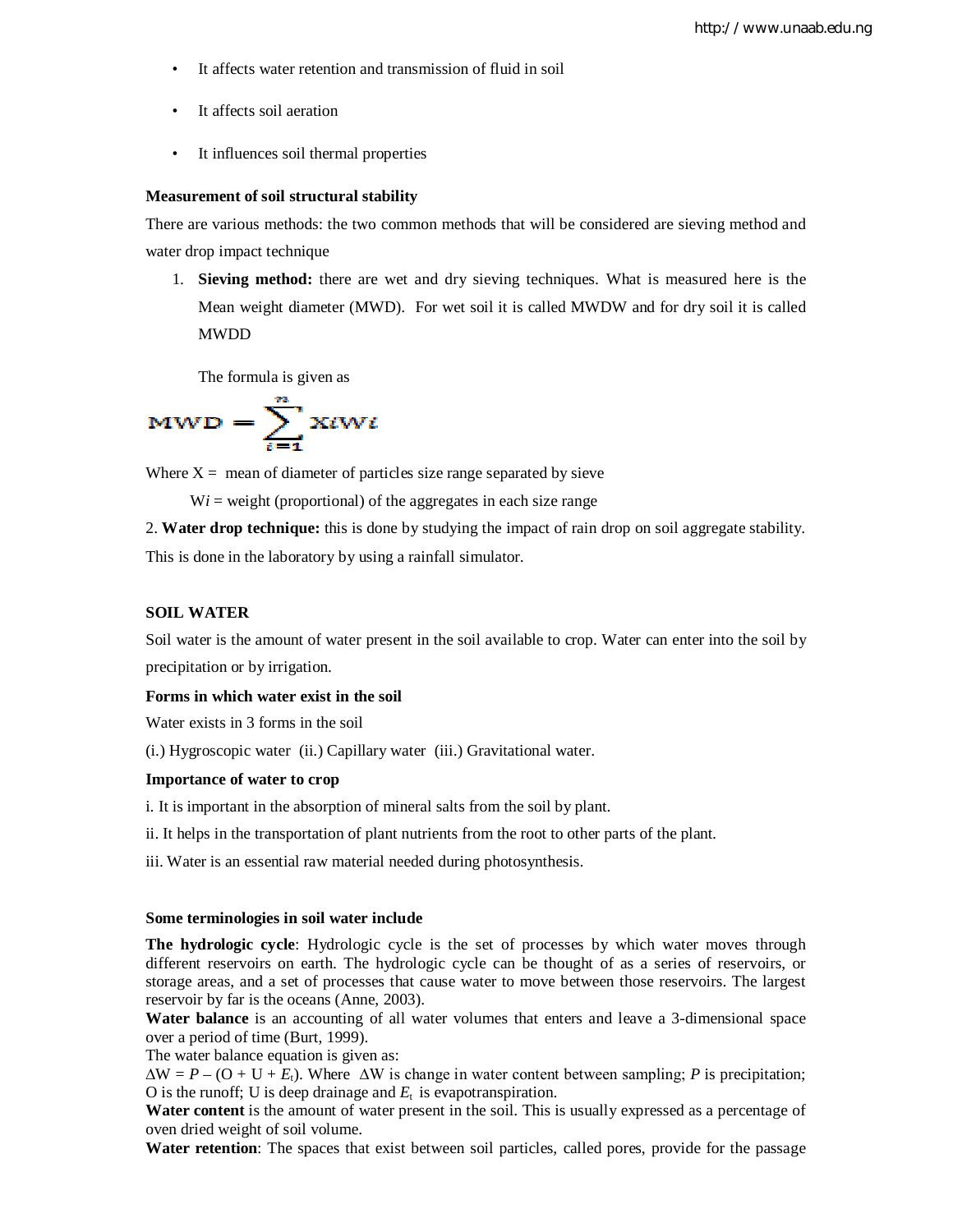strongly related to particle size; water molecules hold more tightly to the fine particles of a clay soil than to coarser particles of a sandy soil, so clays generally retain more water (Leeper and Uren, 1993). **Field capacity** is the water content after the force of gravity has drained or removed all the water it can. FC is considered the upper limit of plant-available water (PAW).

**Permanent wilting point (PWP)**: is the water content at which healthy plants can no longer extract water from the soil fast enough to recover from wilting. The PWP is considered the lower limit of PAW (Evans et al., 1996)

#### **Ways by which soil loss water**

i.) evaporation from the soil surface ii.) Transpiration from plant leaves, stem and fruit surface.

iii. drainage iv.) erosion

#### **Sources of water in the soil**

i.) Precipitation ii.) Irrigation iii.) High humidity

## **Methods of determining soil water content**

1. Gravimetric method 2. Volumetric method 3. Neutron scattering technique

4. Gamma ray attenuation technique 5. Electric resistant method

6. Time domain reflectomery 7. Tensiometry method

## **Method of expressing soil water content**

1. On mass basis 2. On volume basis 3. On depth basis

## **Forces acting on soil water**

1. Matric force 2. Osmotic force 3. Body force

#### **Water flow in soil**

Flow of water in soil may take the following forms:

1. Saturated flow: this is when soil pores are filled with water. This normally occur immediately after rainfall or irrigation. The flow of water in this state is influenced by factors such as soil, fluid and moving forces. The soil factor is termed permeability, the fluid factor is termed fluidity while the moving force is known as the hydraulic gradient.

2. Unsaturated flow: Unsaturated flow is expectedly slower than the saturated flow and it takes place under normal field condition. The driving force under this flow is the suction gradient where water moves from the zone of lower suction (high water content) to a zone of high suction (low water content).

3. Vapour movement: Vapour pressure in soil varies with temperature. Therefore, under considerable temperature gradient, water vapour may move from warmer zone of the soil and condense at the cooler zone.

#### **Energy balance**

Net radiation is the sum of all incoming minus all outgoing radiation on the earth surface. According to Lal and Shukla (2004) steady state one-dimensional heat energy balance at the soil surface or crop canopy can be written as:

Net heat energy arriving at surface – net heat energy leaving surface  $= 0$ .

The net radiation received by the soil surface is transformed into heat which warms soil and air and vaporizes water. The total surface energy balance can therefore be given as:

 $(1-\alpha)Rs + R_{nt} - (H_c + J_H + L*E) = 0$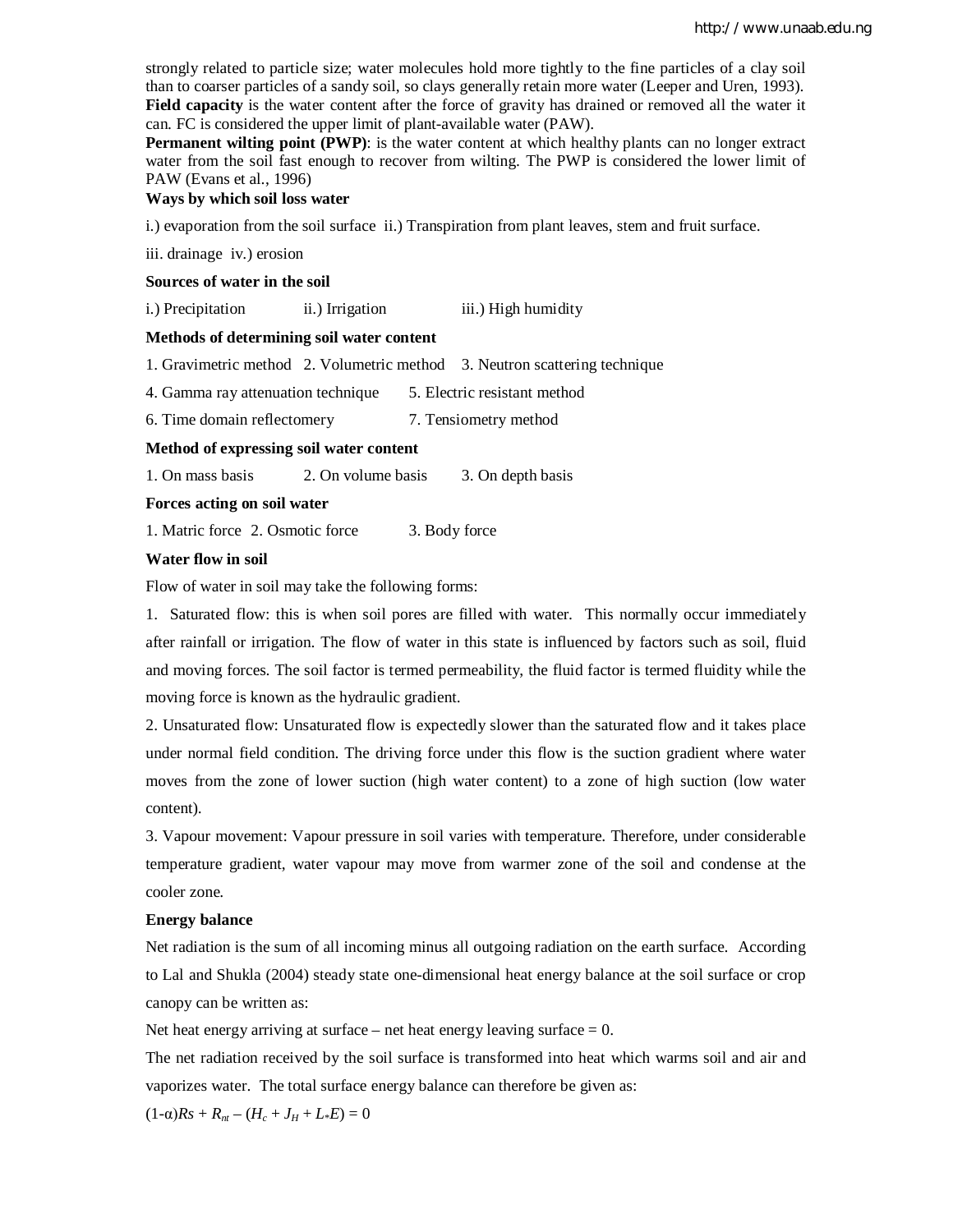Where  $\alpha$  is albedo, *Rs* is global solar radiation,  $R_n$  is net long-wave thermal radiation,  $H_c$  convective heat flux, *J<sup>H</sup>* is the vertical transport of heat into the soil, *L*\**E* is the evaporation and subsequent transport of water from the soil surface.

## **Conservation tillage**

Tillage practices that leave a high percentage of the residues from previous crops on the soil surface is referred to as conservation tillage. Examples include, stubble mulching, zero or no tillage system.

## **Soil Air and Aeration**

- **Soil air** is the air that fills the soil pore spaces not occupied by water. The gaseous phase of the soil not occupied by solid or liquid.
- **Soil aeration -** is the process of exchange of oxygen and carbon dioxide of soil air with the atmosphere.

Soil Air Composition

| Gas            | <b>Atmosphere (%)</b> | Soil air (%) |
|----------------|-----------------------|--------------|
| Oxygen         | 21                    | 10 to 20     |
| Carbon dioxide | 0.03                  | $0.10$ to 5  |
| Nitrogen       | 78                    | 78.8 to 80   |
| Argon          | 0.94                  |              |
| Hydrogen       | 0.01                  |              |
|                |                       |              |

# Soil Air Composition

## Factors Influencing Soil air Composition

|  |                                     | i. Organic matter content ii. Microbial activity |     | iii. Plant root respiration |
|--|-------------------------------------|--------------------------------------------------|-----|-----------------------------|
|  |                                     | iv. Texture v. Structure vi. Water content       | V11 | Crops                       |
|  | viii Drainage ix. Tillage x. Season |                                                  |     |                             |

# Soil Air Capacity

## Definition:

- Is the fractional volume of air in the soil at field capacity.
- That is the quantity of air in the soil after soil has been saturated and allowed to drain for about twenty-four (24) hours.

## Poor Soil Aeration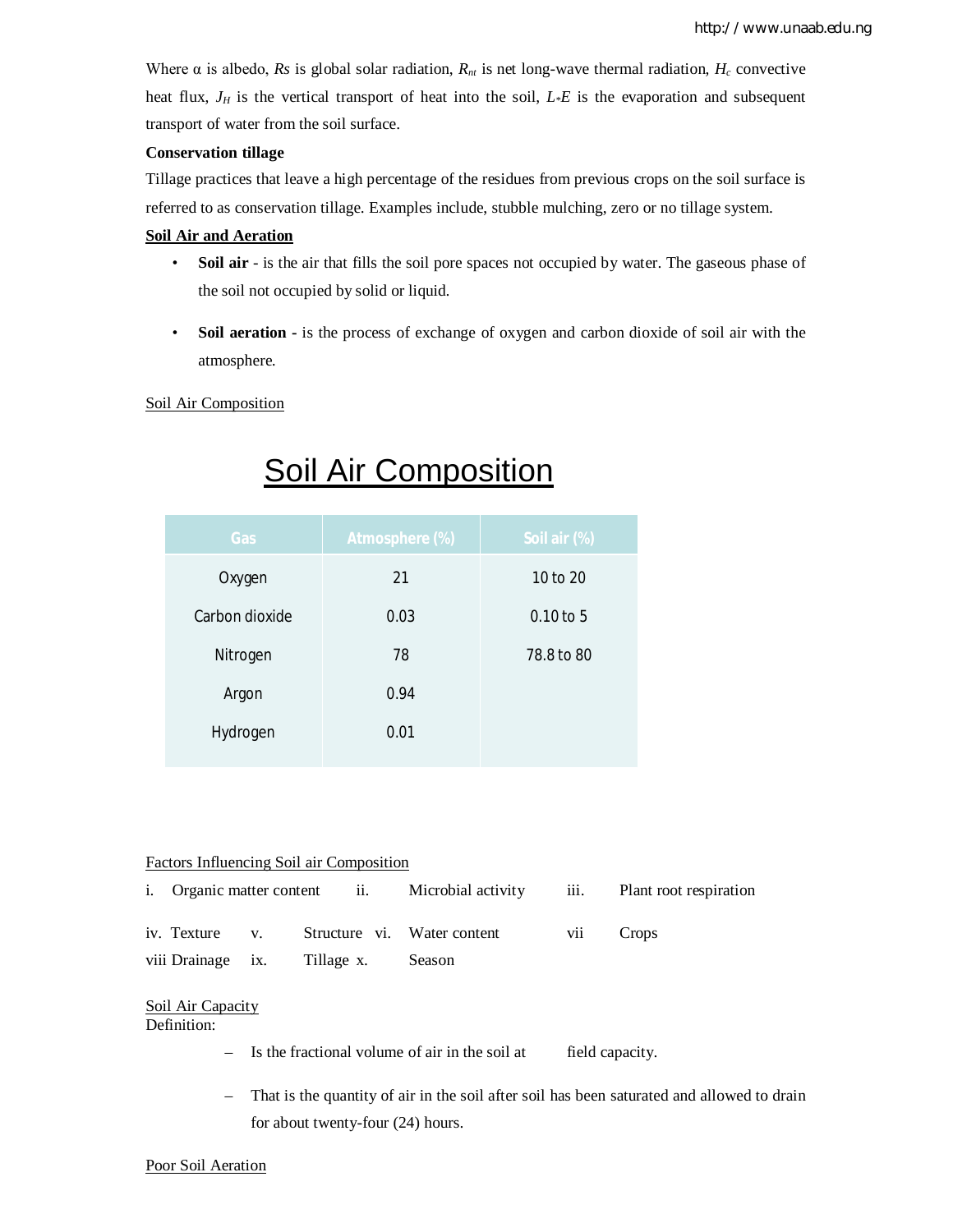Poor soil aeration has adverse effects which could result in certain changes that are –

- 1. Morphological 2. Physiologic
- 3. Anaerobic conditions in soil induce series of reduction reactions

Soil Thermal Properties

Soil thermal regime determines:

- 1. The rates and directions of some physical processes.
- 2. The rates of energy and mass exchange with the atmosphere.
- 3. Governs the type and rates of chemical reactions taking place in the soil e.g. weathering.
- 4. Influences biological processes such as:
- i) Microbial activity ii) Soil germination iii) Plant growth

## Major Aspects Of Soil Thermal Regime

The major aspects which characterize the soil thermal regime are:

- 1. Soil heat intensity: This describes mainly the soil temperature (˚C, degree Celsius; K, Kelvin).
- 2. Soil heat capacity (gravimetric): The amount of heat required to raise the temperature of a given mass by one degree Celsius (1˚C)

#### Mode of Heat Energy Transfer in Soil

Mode of heat energy transfer in soil include:

- i) Conduction This is the primary mode of heat transfer in soil.
- ii) Convection iii) Radiation

Factors Influencing soil Temperature Variation

1. Factors that influence the amount of heat available at the soil surface are:

i) Soil colour ii) Soil mulch

2. Factors that influence dissipitation of available heat (i) Water content of the soil

Types of Soil Temperature Variation

1. Diurnal 2. Seasonal 3. Variation due to soil depth

## Solar Radiation

Solar Radiation is the major source of soil heat. Only a portion of the emitted solar radiation reaches the earth's surface. Part of the solar radiation may be:

- 1. Reflected by the clouds
- 2. Scattered into the atmosphere by atmospheric gases.
- 3. Absorbed by the ozone and water vapour.

## **Management of Soil Heat**

These methods includes:

- 1. Covers 2. Mechanical manipulation of soil surface
- 3. Others (indirect effects) i) Irrigation reduces temperature ii)
- Drainage increases temperature iii) Weed control iv) Plants/trees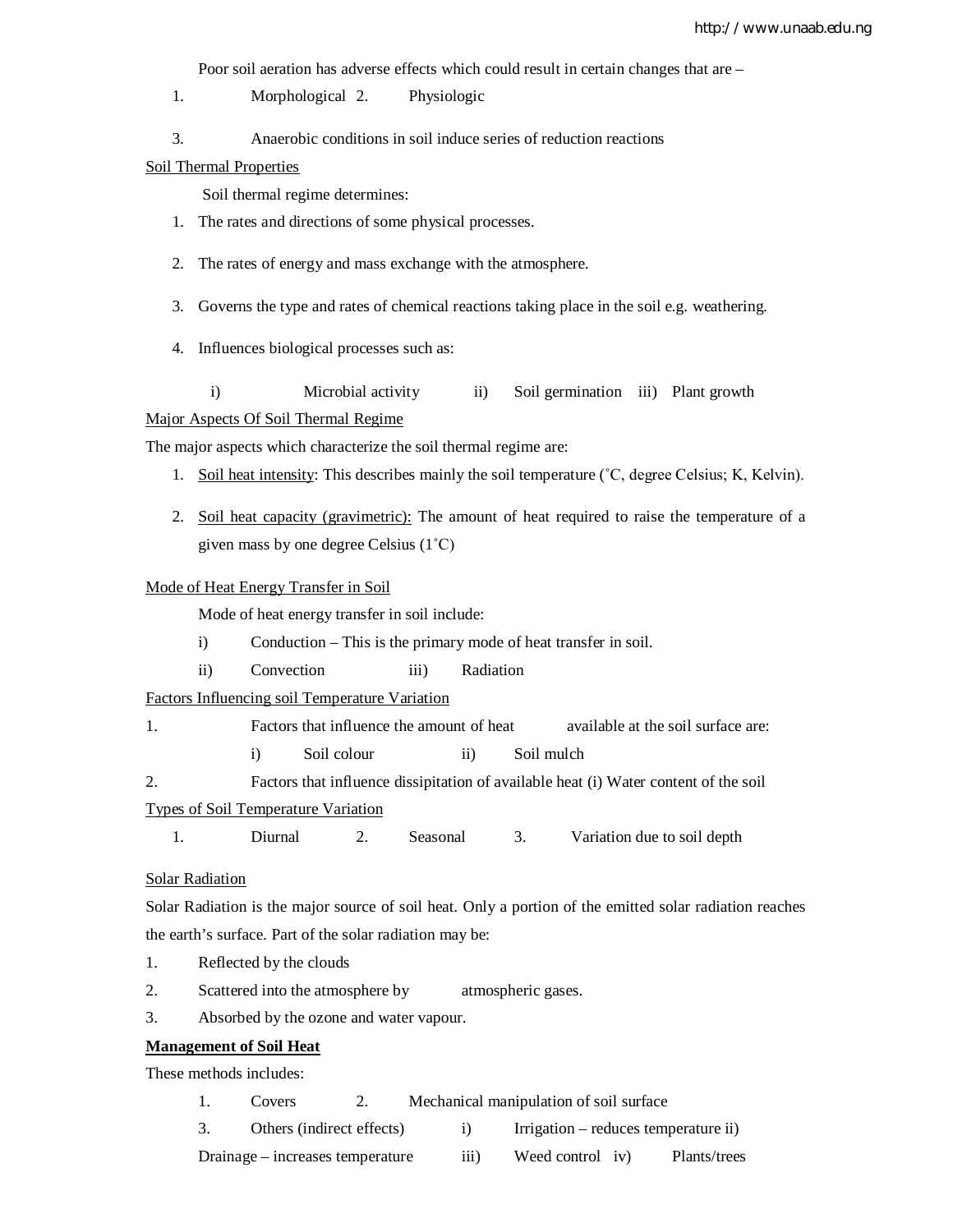## **SOIL EROSION**

## Definition

Soil erosion can be simply defined as the wearing away of soil materials from place to place by the agents of erosion such as water, wind and ice.

In general soil erosion is broadly divided into

1. Geological Erosion

Soil erosion that occurs naturally, without the influence of human activities.

2. Accelerated Erosion

Soil erosion resulting from human interference with the natural environment.

Mechanics of Soil Erosion

- a. **Detachment** of soil aggregates into particles
- b. **Transportation** of the detached particle by floating, rolling, and dragging.
- c. **Deposition** of the transported materials where the energy of force dissipates.

*Soil erosion by water and wind erosion involves the three processes listed above. However, the method of soil movement in wind erosion defers.*

## Factors causing soil erosion

- 1. Climatic factor 2. Soil factors 3. Topography 4. Vegetation cover
- 5. Human activities e.g., *Tillage, Overgrazing, Fires, Lowering of the water table (water use in excess of replenishment rate) -* these accentuates wind erosion

Types of Soil Erosion by water

- **Sheet Erosion:** The removal of a fairly uniform layer of soil from the land surface by runoff water.
- **Rill Erosion:** As sheet flow is concentrated into tiny channels (*called rills*), rill erosion occurs.
- **Gully Erosion:** When the volume of runoff is concentrated, the rushing water cuts deeper into the soil, deepening and fusing the rills into larger channels called gullies.

#### Measurement of Soil Erosion by Water

The **Universal Soil Loss Equation** (USLE), was designed by Wischmeier and Mannering, (1969), to predict annual soil loss by water in the USA but has been adapted and modified in some cases for prediction around the world. The USLE equation is as follows:

## $A = R K L S C P$

- A predicted soil loss (kg m<sup>2</sup> s<sup>-1</sup> R - rainfall erosivity
- $K$  soil erodibility;  $L$  slope length;  $S$  slope gradient or steepness  $C$

- cover and management P - erosion control practices

## **Wind Erosion**

Types of soil movement

1. Saltation 2. Soil Creep 3. Suspension

Factors affecting Wind Erosion

1. Wind velocity 2. Soil characteristics / properties 3. Vegetation / mulch